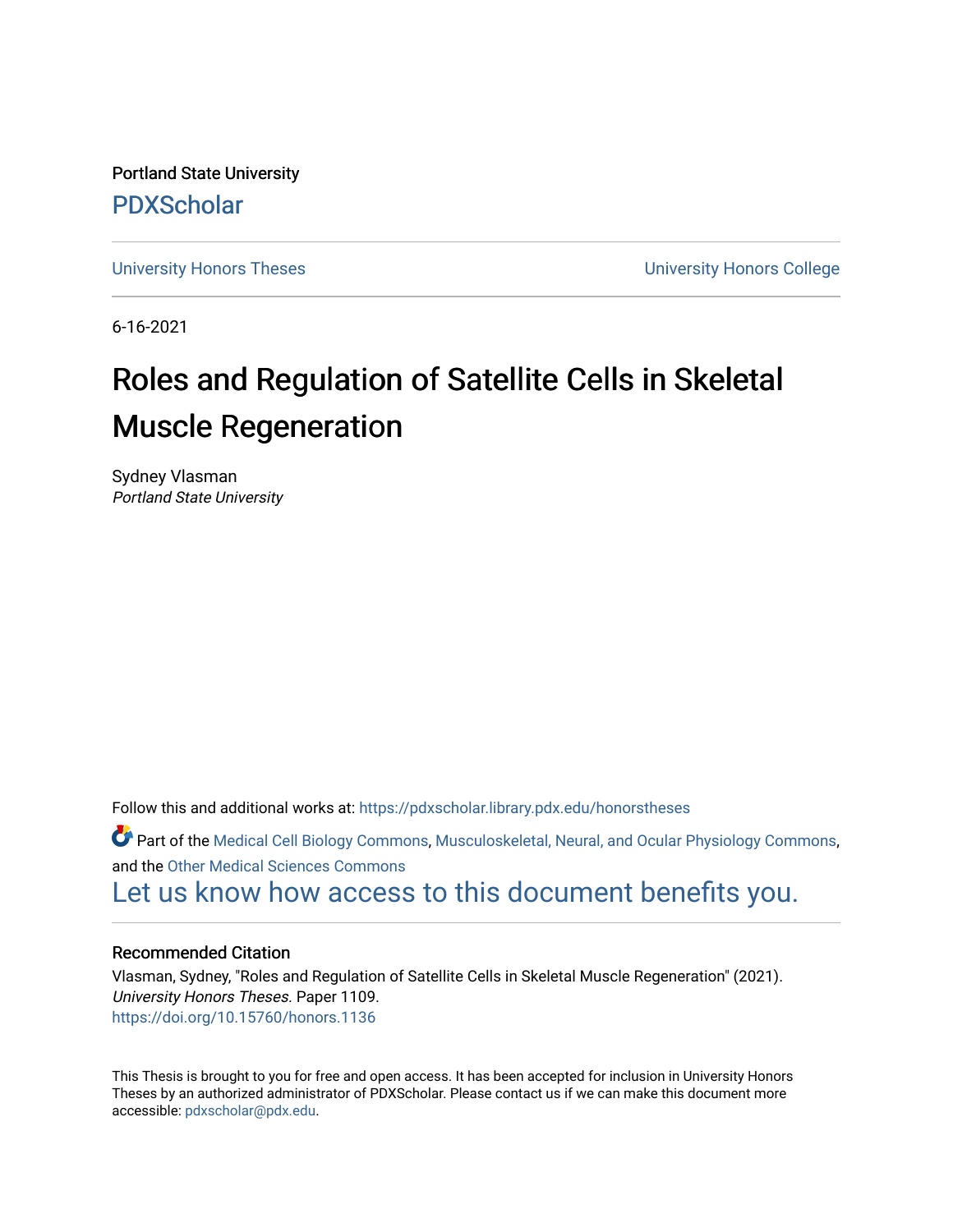# Roles and regulation of satellite cells in skeletal muscle regeneration

By

Sydney Vlasman

## An undergraduate honors thesis submitted in partial fulfillment of the requirements for the degree of

Bachelor of Science

in

University Honors and Biology

Thesis Advisor

Dr. Thomas V. Hancock Department of Biology at Portland State University

Portland State University

2021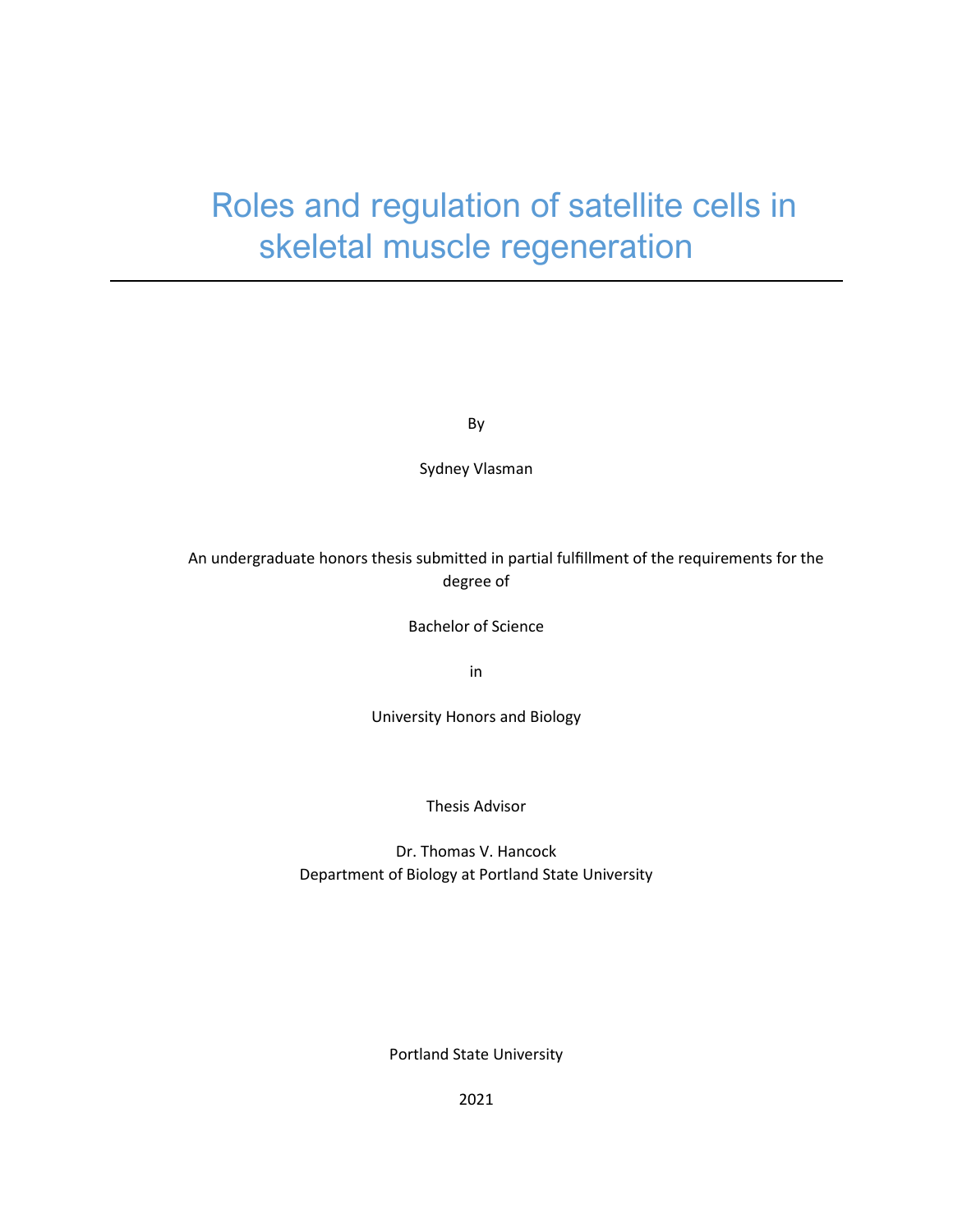# **ABSTRACT**

Skeletal muscle has an innate ability to self-regenerate in response to certain stimuli. In the case of trauma, muscle resident stem cells are required to meet the regenerative needs of the tissue. These resident stem cells, called satellite cells (SCs), are crucial in the regenerative process following injury; understanding the major factors which regulate satellite cell activity can provide valuable insight for regenerative medicine. The ability to implement and properly activate satellite cells has immense potential in the treatment of conditions including trauma, degenerative disorders, and age-related sarcopenia. This review will discuss the current understanding of satellite cell-mediated regeneration and the related cellular and molecular dynamics involved in regulation. Lastly, current research in this area of regenerative medicine and implications for future clinical applications will be explored.

## I. Introduction

Skeletal muscle (SKM) tissue is one of the most abundant tissues in the human body, accounting for ~40% of body mass in the average adult (Zhang, Liang and Shan; Meiliana, Mustika Dewi and Wijaya). SKM is crucial for both basic motor functions and quality of life. Its most obvious role is providing movement including actions such as locomotion, posture, expression, and communication (Meliana *et al*). Even beyond this ostensible use, skeletal muscle tissue serves numerous physiological functions. A major example of this is that SKM is the predominant insulin-dependent utilizer of glucose in the human body. While not markedly high in relation to other body tissues the metabolic activity of skeletal muscle at rest is significant due to the large mass of SKM, and exercise can increase its energy (ATP) demands can increase up to nearly 50x from its resting rate (Hargreaves and Spriet). The crucial structural and physiological functions of SKM combined with its abundance in the body makes it a vital contributor to body homeostasis, including blood chemistry and thermal regulation.

The anatomy of skeletal muscle tissue is highly organized, with unique structural components that directly relate to its function. The most basic functional unit of an individual myofiber within skeletal muscle is a sarcomere which is composed of integrated actin and myosin filaments which create the characteristic observable striations characteristic of SKM fibers (*Figure 1*). Upon stimulation by motor neurons at neuromuscular junctions these filaments interact and ratchet against each other which shortens the length of the sarcomeres along the entire muscle in an ATP-dependent process. The specialized skeletal muscle cells, called myofibers or myofibers, are elongated and multinucleate due to the embryonic fusion of many precursor cells into a single myofiber. Myofibers can extend many centimeters along the length of a muscle, with a maximum length of around 12cm (Feher).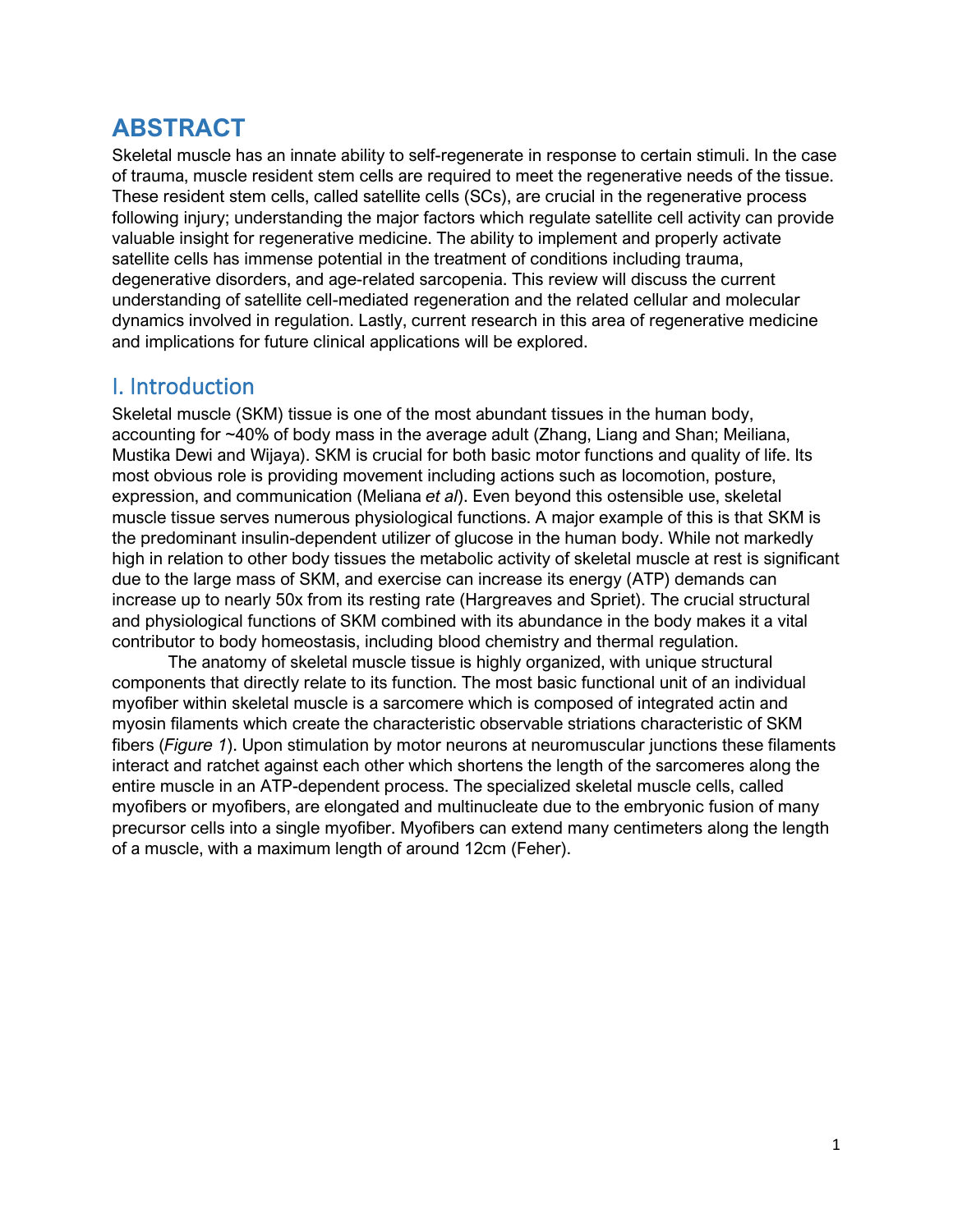

 *Figure 1: Diagram of skeletal muscle organization and relative location of SCs. Created with Biorender.com.*

Myofibers themselves are embedded in an extracellular matrix, a three-dimensional mesh scaffolding that supports and organizes tissue components. In SKM, the organization provided by the ECM is critical for normal physiology. ECM components integrate skeletal muscles from their points of origin to insertion points by integrating into tendons which ultimately integrate into bone which SKM pulls upon to provide movement. The ECM is composed of collagenous components and various other macromolecules, such as elastin, glycoproteins, and proteoglycans, which provide tensile and compressive strength as well as bind and sequester a variety of molecular factors. The network of connected ECM meshes that surrounds and interweaves between the composite SKM components is generally depicted in three major layers: the endomysium, which surrounds individual myofibers, the perimysium, which surrounds bundles of myofibers, and the epimysium which envelops the entire muscle (Csapo, Gumpenberger & Wessner).

Being multinucleate, myofibers have a significant amount of plasticity and can undergo changes in fiber size and the expression of metabolic characteristics. The elevated ability to transcribe its tissue specific proteins gives SKM a great deal of regenerative ability in addition to its ability to grow, adapt and regenerate (Collins, Olsen and Zammit). The normal physiology of healthy, unstressed skeletal muscle includes constant self-regeneration in which the myofilaments and other structural proteins are regularly degraded and synthesized. The balance between degradation and muscle protein synthesis (MPS) is what determines if growth (hypertrophy), reduction (atrophy), or maintenance of muscle mass occurs. Under normal circumstances, skeletal muscle is a relatively stable tissue and regular MPS is achieved via the multiple nuclei of the fiber.

The rate of nuclear turnover is not constant and varies due to a variety of factors including muscle activity and fiber type. While there is a marked ability to self-regenerate in response to damage, its self-regenerative abilities are finite and MPS requirements can exceed the capacity of a myofiber's existing nuclei. When myofibers are damaged by acute injury or substantial overload and require protein synthesis beyond their inherent capacity, resident stem cells are activated to augment the regeneration. These cells are called satellite cells (SCs), due to their location on the periphery of muscle fibers beneath the basal lamina in the ECM, which is often described as the SC "niche." Activated satellite cells can donate their nuclei to an intact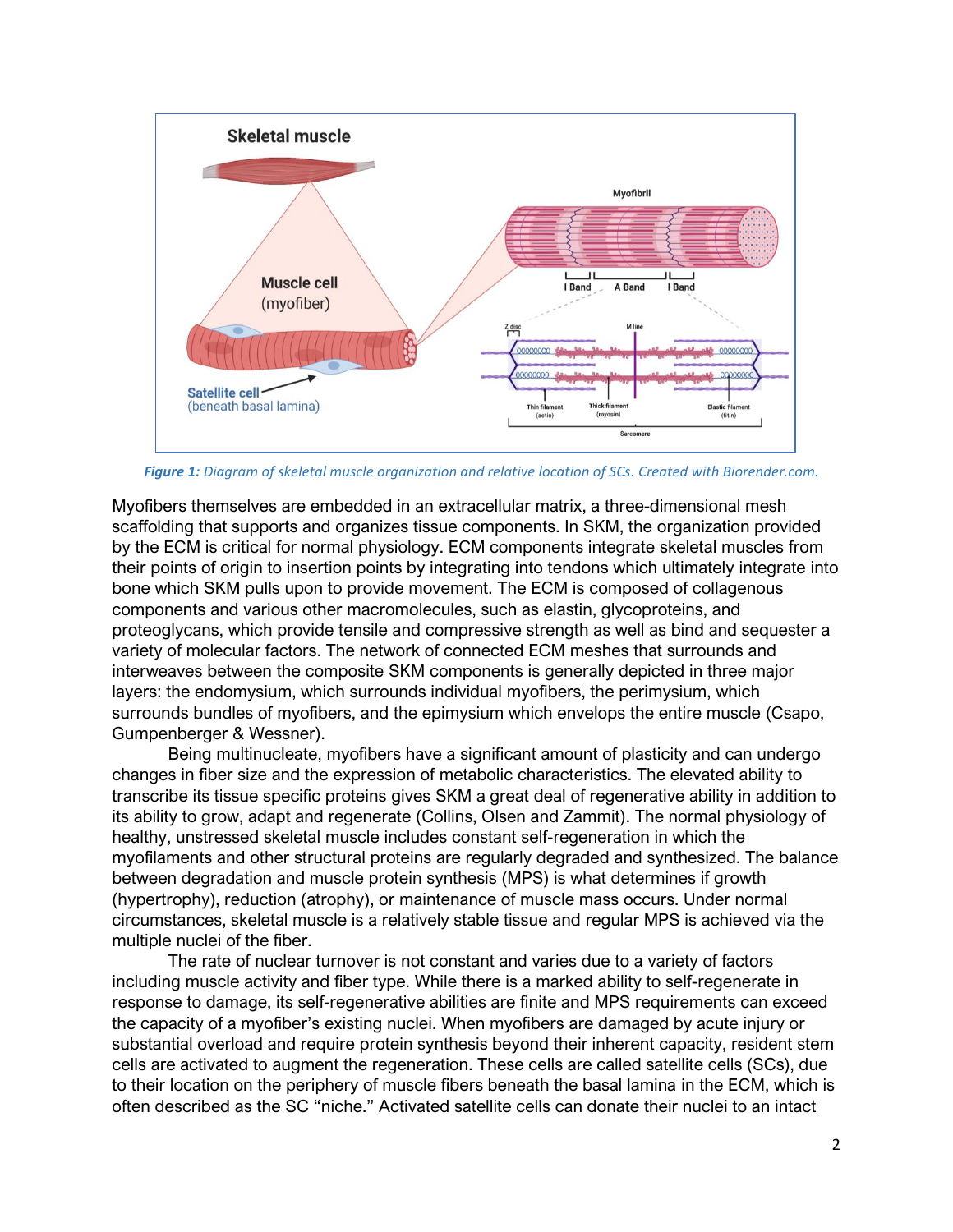myofiber or can provide new myogenic cells to replace tissue, including entire myofibers, lost due to injury. There is ongoing research into how much SC recruitment is involved in normal replacement outside of injury, but evidence indicates that nuclear accretion from SCs is a more extensive occurrence than previously thought (Bradley, Pulliam and Betta). The dynamics of injury-induced SC-mediated regeneration of skeletal muscle will be the primary focus of this review, as many of the key events and regulatory mechanisms following acute injury are echoed in other models of SKM regeneration and related to dysfunctions such as with age-related regenerative decline and chronic muscle diseases (Karalaki *et al*).

SCs are the major players in skeletal muscle regeneration (Charge & Rudnicki; Collins *et al*; Forcina, Miano & Pelosi; Fu, Wang & Hu; Järvinen *et al*). They are multipotent progenitor cells with other roles including the formation of skeletal muscle during embryonic development and augmentation of muscle protein synthesis in mature myofibers by nuclear accretion. In response to significant tissue damage, SCs proliferate, differentiate, and fuse to the site of injury to regenerate the affected region of muscle. There are a variety of physiological cues which modulate satellite cell activity including inflammatory responses, cell-matrix reactions, and numerous molecular signaling factors. This paper will discuss the established model of traumainduced SC-mediated myogenesis in adult SKM using corroborated information from literature in the fields of physiology, cell biology, and molecular medicine. This review will discuss the most prominent and well understood dynamics involved in the regenerative process. Understanding the regulation and modulation of SCs in SKM regeneration not only aids the understanding of normal physiology but can provide valuable insight for the improving clinical treatments and developing future regenerative therapies. Applications of this knowledge have immense potential in treatment of acute injury, as well as clinical implications for the treatment of dystrophic disorders and age-related sarcopenia. Lastly, this work will identify unknowns and areas for future research in this realm of regenerative medicine.

## II. Phases of Satellite Cell Mediated Regeneration

Recruitment of SCs in tissue regeneration is a complex process involving numerous synchronized cellular and molecular events. SCs in their peripheral niche reside in a state of quiescence but will re-enter the cell cycle upon activation; once activated, SCs follow a cell fate pathway of proliferation and differentiation to ultimately become mature myofibers, either by fusing with other nascent myofibers to replace a damaged myofiber or integrating into existing damaged myofibers to remodel a functional multinucleated fiber (Collins *et al*). Proliferation of SCs produces myogenic progeny, which may either return to the SC niche to populate the stem cell reserve or continue to differentiate into committed myoblasts. These progenitor cells terminally differentiate and fuse together and to the injury site to form a structure called a myotube which matures into a functional myofiber. Myotubes develop within and fuse to the injury site to replace the critically damaged region of a myofiber or can form an entirely new myofiber to reconstitute fully functional tissue. This integration into the myofibril repairs the damage at the injury site and contributes a new nucleus for future protein synthesis (Forcina *et al*).

Regeneration of skeletal muscle is described in three major phases: 1) destruction, 2) repair, and 3) remodeling (Karalaki *et al*; Järvinen *et al*). There is some overlap in the events of these phases, however the overall progression of regeneration is best understood with these events in sequential context. The destruction phase is initiated by the injury event, where damage to myofiber components and ECM catalyzes rapid degeneration at the site. This is propagated by various factors released upon ECM disruption and from the damaged myofiber, including various growth factors and sarcoplasmic contents. These damage-released factors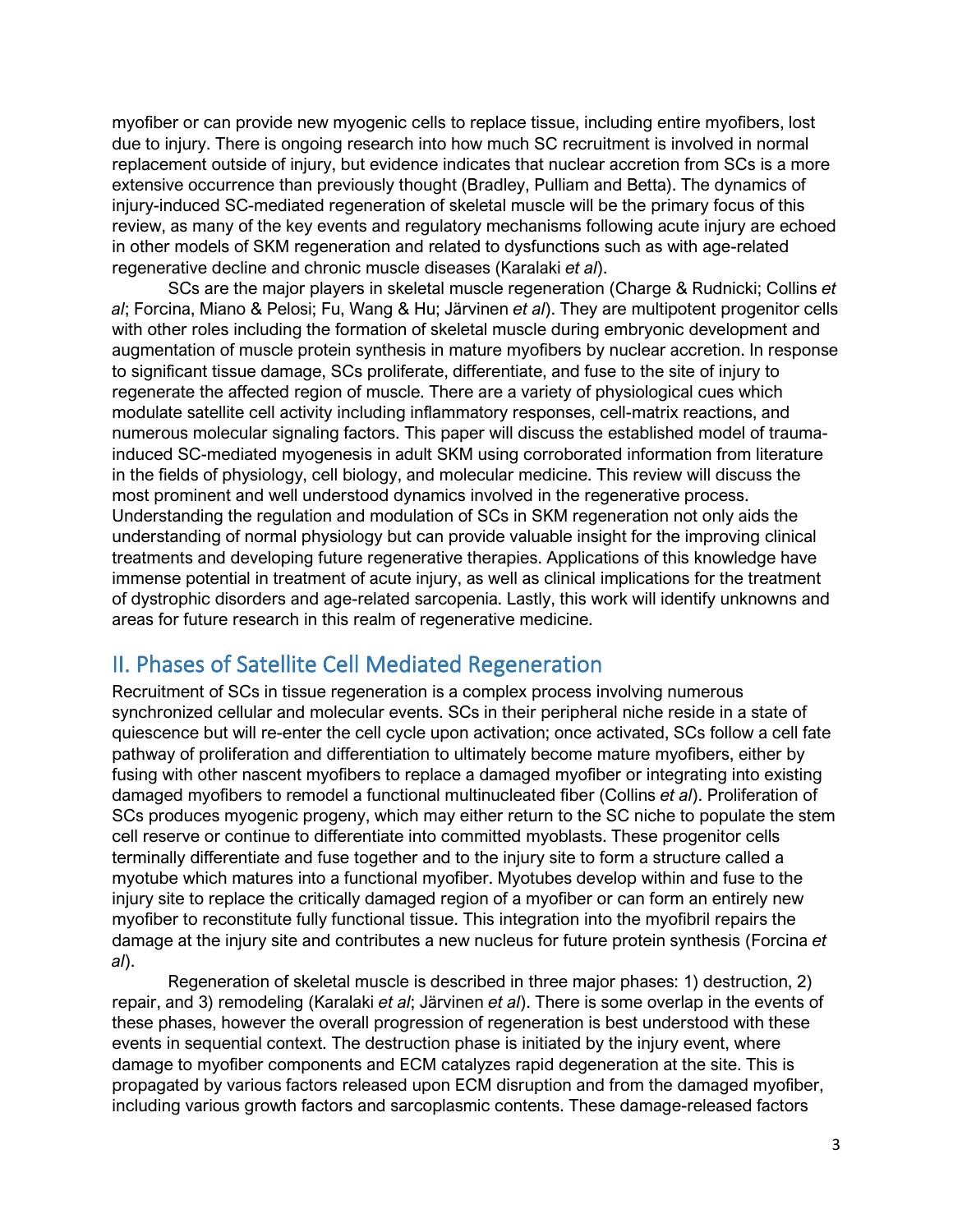induce local responses as well as release of additional growth factors and cytokines from nonmuscle tissues in a systemic response when serum levels of damaged muscle derived factors (DMDFs). In an acute injury, contraction bands form a "fire door" on the border of the injury shortly after the event, which halts the propagation of necrosis from continuing beyond the affected site. The injury induces a swift inflammatory reaction and induces the infiltration of circulating immunocytes, primarily neutrophils, monocytes, and macrophages, from local vasculature to degrade and phagocytize damaged tissue components. Immunocytes at the injury site also contribute regulatory cytokines and provoke further escalation of the proinflammatory milieu. These cellular debris remaining after the necrosis and degeneration are removed by phagocytic immune cells. Activated SCs migrate to the site of damage and undergo asymmetrical division, resulting in a self-renewed SC and a daughter cell which will become a committed myoblast. These nascent cells begin to differentiate and proliferate to provide more regenerative cells for repair of the damaged myofiber (Järvinen *et al*).

Following the destruction and inflammation is the repair phase which involves the activation of SCs and regulation of their myogenic progeny by secreted factors. These include various growth factors, cytokines and chemokines released upon the local damage, by infiltrating immune cells, and by SCs themselves; SC division occurs in response to shifting levels of extrinsic factors. Asymmetric division of SCs results in a self-renewal of the SC as well as the production of a myogenic daughter cell. This cell differentiates and commits to the myofiber cell fate as a myoblast, which will proliferate to expand the supply of myoblasts for regeneration of the injury (Järvinen *et al*; Kuang *et al* 2007, Chargé & Seale).

The last phase of regeneration involves terminal differentiation of myoblasts and their integration in the site to form functional myofibers. This final phase of remodeling involves the fusion of nascent myofibers to each other and to existing myofibers to reform functional tissue in the site of injury. The contribution of new nuclei as well as cytoplasmic contents completes the regenerative process and regular physiological functions of the muscle can continue (Bradley, Pulliam and Betta; Karalaki *et al*).

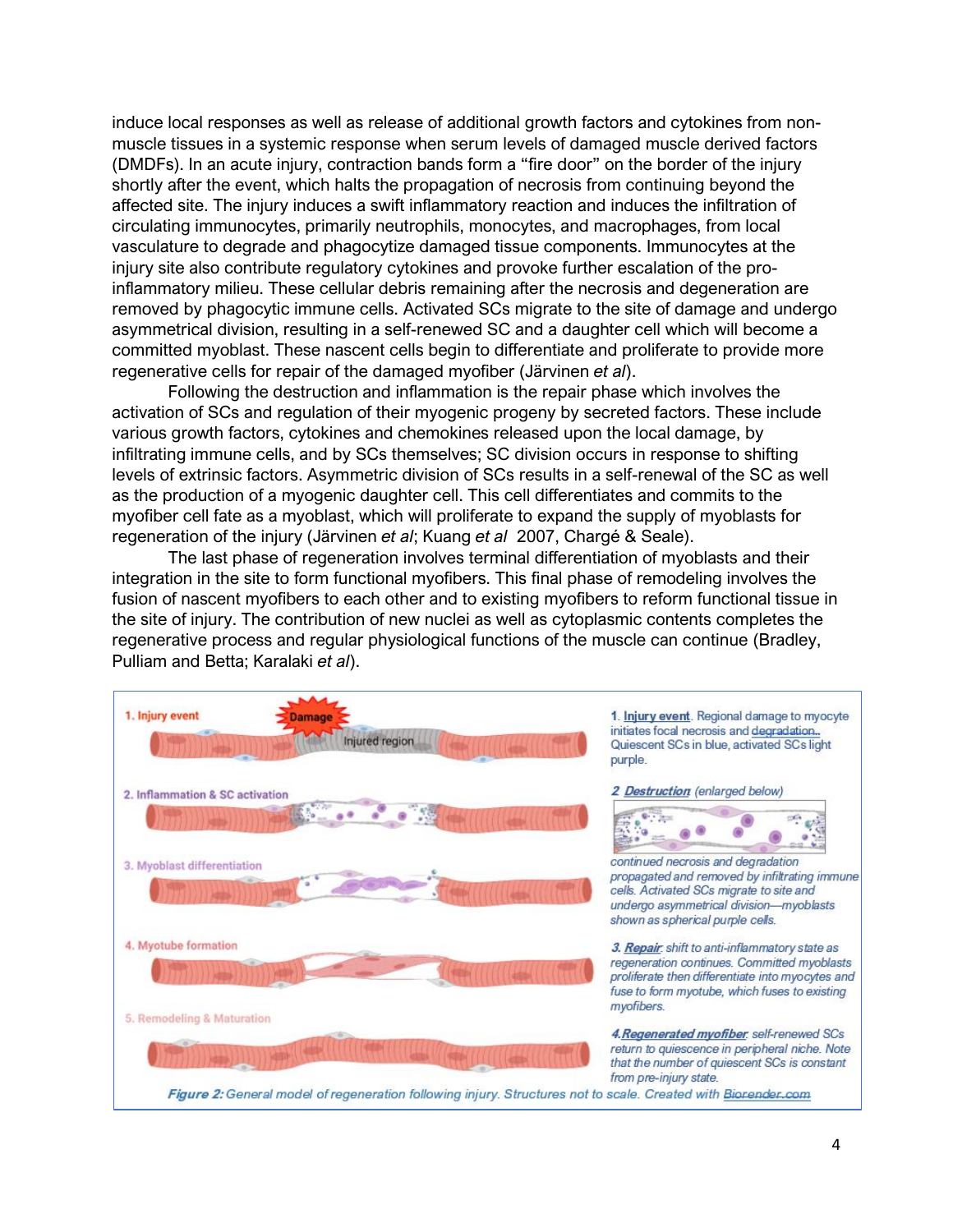# III. Key Markers in Satellite Cell Activation and Myogenic Cell Fates

Satellite cells pass through a series of stages between their initial state of quiescence to their cell fate as a terminally differentiated and fused myofibers. As somatic cells, each contains the same full genome unique to the individual, but the characteristics of each stage of their cell cycle is determined by modulating which genes are expressed or inhibited. This progression is regulated by various transcription factors and post-transcriptional mechanisms. SCs in each stage of their life cycle are identified and characterized by the variable expression of molecular markers such as transcription factors, surface proteins, and receptors.

Proliferation and differentiation are regulated by a handful of key myogenic regulatory factors (MRFs), summarized in Table 1., and discussed in greater depth in the next section. The first MRFs expressed, myogenic factor 5 (*Myf5*) and myogenic determination factor (*MyoD*), initiate and propagate differentiation of early myoblasts by the upregulation of secondary MRFs *myogenin* and *MRF4*. *Myogenin* and *MRF4* induce terminal differentiation of myoblasts into myofibers, which express genes for myofiber proteins such as myosin heavy chain (MyHC), troponin, and muscle creatine kinase.

| <b>Transcription Factor</b>                      |             | Present in                                                   | <b>Known Activities</b>                                                   | Main References                                                               |
|--------------------------------------------------|-------------|--------------------------------------------------------------|---------------------------------------------------------------------------|-------------------------------------------------------------------------------|
| Family<br>Paired box<br>transcription<br>factors | Pax7        | - Quiescent SCs<br>- Activated SCs/Early<br>myoblasts        | Maintenance of quiescence and<br>promotion of self-renewal.               | Bentzinger et al;<br>Buckingham & Relaix;<br>Snijders et al; Z. Chao<br>et al |
|                                                  | Pax3        | - SCs in smooth muscle<br>- Embryonic<br>myoprogenitor cells | Regulates migration of muscle<br>precursors from somite                   | Buckingham & Relaix;<br>Karalaki et al                                        |
| Myogenic<br>Regulatory<br>factors<br>(MRFs)      | Myf5        | - SCs & proliferating<br>myoblasts                           | Induces myoblast differentiation                                          | Karalaki et al; Snijders<br>et al                                             |
|                                                  | <b>MyoD</b> | - Differentiating myoblasts                                  | Myogenic commitment &<br>progression towards terminal<br>differentiation. | Karalaki et al; Snijders<br>et al                                             |
|                                                  | Myogenin    | - Terminally differentiating<br>myoblast<br>- Early myofiber | Terminal differentiation of<br>myoblasts                                  | Bentzinger et al;<br>Snijders et al                                           |
|                                                  | MRF4        | - Differentiating myofiber                                   | Terminal differentiation: last MRF<br>expressed in maturing myoblasts     | (Snijders, Nederveen<br>and McKay; Bentzinger,<br>Wange and Dumont)           |

## *Table 1. Summary of Myogenic regulatory factors*

## Pax7 Characterizes the Quiescent SC

The transcriptional regulation of satellite cell fates has been well characterized. The paired-box transcription factor *Pax7* is considered the master regulatory transcription factor of satellite cells (Lilija, Zhang and Magli). It is used as the canonical biomarker characterizing quiescent and early activated SCs in mature muscle (Segalés, Perdiguero and Muñoz-Cánoves; Schmidt, Schüler and Hüttner). While *Pax7* is highly expressed and is generally considered the most reliable marker, there is recent evidence indicating that the quiescent populations of SCs are heterogeneous, and *Pax7* is not present in all populations *in vivo* (Snijders, Nederveen and McKay).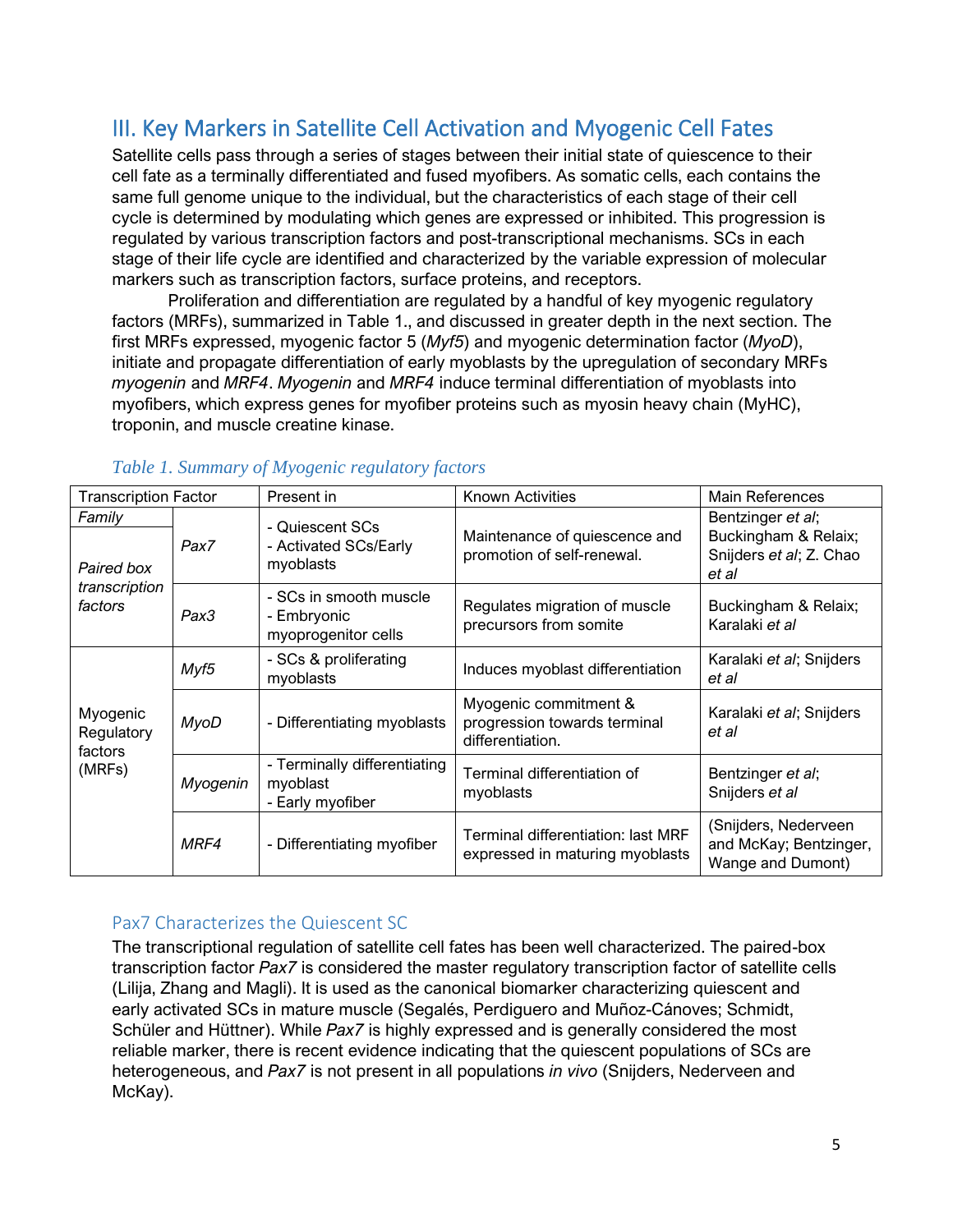The factor *Pax3* is an essential regulator of prenatal muscle development. In adult muscle *Pax3* can be found expressed in combination with *Pax7* in quiescent SCs, and is most abundantly expressed in the diaphragm and certain smooth muscles (Buckingham & Relaix; Segalés *et al*). *Pax3* is considered a second key regulator upstream of embryonic myogenesis and has been identified in rare interstitial myogenic cells in adult tissue, likely descending from embryonic cells of the mesodermal somite (Kuang *et al* 2006). While the post-natal function of *Pax3*+/*Pax7*- satellite cells in mammals remains to be definitively determined, they have been observed to proliferate upon injury and may contribute a small number of myoblasts in postinjury regeneration, potentially providing some redundancy in the essential function *Pax7* (Chargé and Rudnicki; Buckingham and Relaix).

#### Asymmetric Division Maintains the Reserve Satellite Cell Population

A unique ability of SCs, along with some other stem cells, is the ability to undergo asymmetrical division. This process produces heterogenous progeny, with one myogenic progenitor cell to contribute to regeneration and one "self-renewed" cell which returns to the reserve pool of quiescent stem cells for future needs (Karalaki *et al*; Kuang *et al* 2007). The myogenic daughter cell will upregulate *MyoD* and continue to commit to the myofiber cell fate, while the other will upregulate *Pax7,* downregulate *MyoD*, and return to quiescence (Bentzinger *et al*; Kuang *et al* 2007). Asymmetric division is regulated by a variety of factors, including extrinsic interactions with the ECM and PAR complex proteins (Feige, Brun and Ritso). The PAR complex has been identified through extensive research in *Drosophila melanogaster* and *Caenorhabditis elegans*, and remains an active area of study in other metazoan species in the context of asymmetric division of stem cells (Dewey, Taylor and Johnston). Ultimately, the asymmetric orientation in a dividing cell and subsequent asymmetric inheritance of PAR components contribute to differentiation of daughter cells by linking cell fate determinants with mitotic spindle orientation. The cytoplasmic polarity creates the heterogenous daughter cells by contributing different transcriptional factors, receptors and ligands to the daughter cells. Interactions with the extracellular matrix components are significantly involved in the regulation of SC polarity via PAR complex proteins. This asymmetry contrasts with pathways which lead to more equal inheritance among daughter cells, including the planar cell polarity pathway (Dewey *et al*).

Specific to the PAR-regulated asymmetrical division of activated SCs, the myogenic daughter cell has activation of mitogen-activated protein kinases (MAPKs) related to *MyoD* and *Myf5* upregulation for proliferation and differentiation (Dewey *et al*). Conversely, the cell primed for self-renewal remains *Pax7*<sup>+</sup> and *MyoD*- , regulated through extracellular receptor kinase (ERK) signaling inhibitor Sprouty1 (*Spry1*) (Fu, Wang & Hu). *Spry1* has been shown to be crucial for maintenance of quiescence and for self-renewal following SC activation. It is robustly expressed in quiescent SCs and downregulated in proliferative myoblasts (Shea, Xiang and LaPorta). The *Spry1*<sup>+</sup> self-renewing daughter cell expresses higher levels of *Pax7* and other regulatory factors, and returns to the quiescent niche (Bentzinger, Wange and Dumont; Fu, Wang and Hu; Shea, Xiang and LaPorta)

## Myoblast commitment and cell cycle progression occurs with upregulation of Myogenic Regulatory Factors

Along with *Pax7,* the MRFs *Myf5*, *MyoD*, *Myogenin* and *MRF4* are key biomarkers and modulators of myogenic differentiation (Relaix, Bencze and Borok; Schmidt, Schüler and Hüttner). The activation of SCs is induced at least in part downstream responses to the disruption of the SC niche. Activating stimuli include expression of activation protein-1 (AP-1)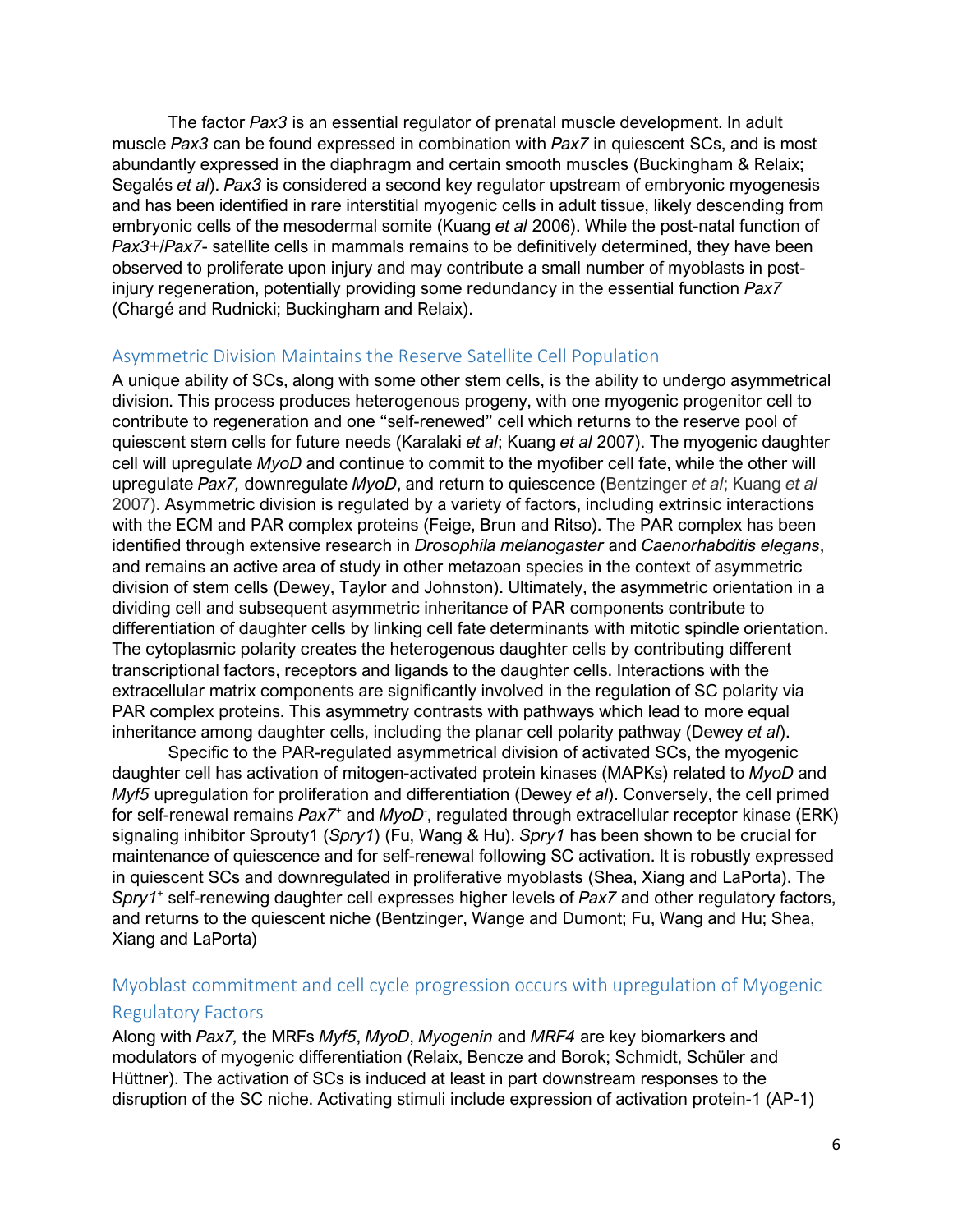members, MAPKs, and members of the activating transcription factor (ATF) family (Shaulian and Karin). The myogenic progeny of activated SCs show rapid upregulation of *MyoD* and/or *Myf5* following activation, which induce proliferation (Chargé and Rudnicki). At this point, the proliferative *MyoD*<sup>+</sup> and/or *Myf5*<sup>+</sup>myogenic cells are termed myoblasts. *MyoD* or *Myf5* expression is an absolute requirement for differentiation of myoblasts in regeneration, which has been demonstrated in studies with double knockout (*MyoD*- /*Myf5*- ) cells failing to express myogenin or myosin heavy chain (MyHC) and instead adopting fibroblast-like morphology (Yamamoto, Legendre and Biswas). Myoblasts with *MyoD* and/or *Myf5* will continue to differentiate and upregulate *myogenin*, then *MRF4,* and commit to terminal differentiation to become committed myofibers. These nascent myofibers will fuse together into a myotube via expression of surface adhesion molecules then integrate into existing tissue infrastructure of adjacent myofibrils or ECM components. Ultimately these cells will express MyHC, and other characteristic proteins of mature myofibers and continue MPS as part of the functional mature muscle. (Karalaki, Fili and Philippou; Yamamoto, Legendre and Biswas).

#### Epigenetic considerations

There is a significant amount of recent and ongoing research into satellite cell modulation by epigenetic mechanisms beyond the normal regulatory epigenetic events that occur with transit through stages of differentiation (Massenet, Gardner & Chazaud). Causes of epigenetic changes are numerous and often difficult to predict but are known to occur by environmental factors or physiological variations which act directly or indirectly on one's genomic expressions. Genomic expression is altered by the upregulation or silencing of gene expression through interference with transcription factors, chromatin remodeling, or indirect alterations to post-translational control mechanisms. Specific to satellite cells, a large amount of literature exists discussing the effects of epigenetic influences on their differentiation and proliferation and how these would affect regeneration. While chromatin remodeling and temporal changes in transcription factor activity is a part of normal cell fate transit, such as in the modulation of regulatory proteins and heterochromatic reorganization involved with myogenic differentiation downstream of MRFs (Agarwal, Hardt and Brero; Massenet *et al*; Z. Chao, X.-L. Zheng and R.-P. Sun; Gurung & Parnaik). Epigenetic changes which may alter normal cell fates and can hinder satellite cell recruitment or reduce the capacity to self-renew (Dacwag, Bedford and Sif; Parker). These factors are important to recognize in considering individual variations in satellite cell activity, as well as age-related sarcopenia and dystrophic pathologies. Specific epigenetic mechanisms and variances in the normal regulatory pathways are an expanding field of research that may provide future insight into therapeutic interventions for a number of regenerative dysfunctions.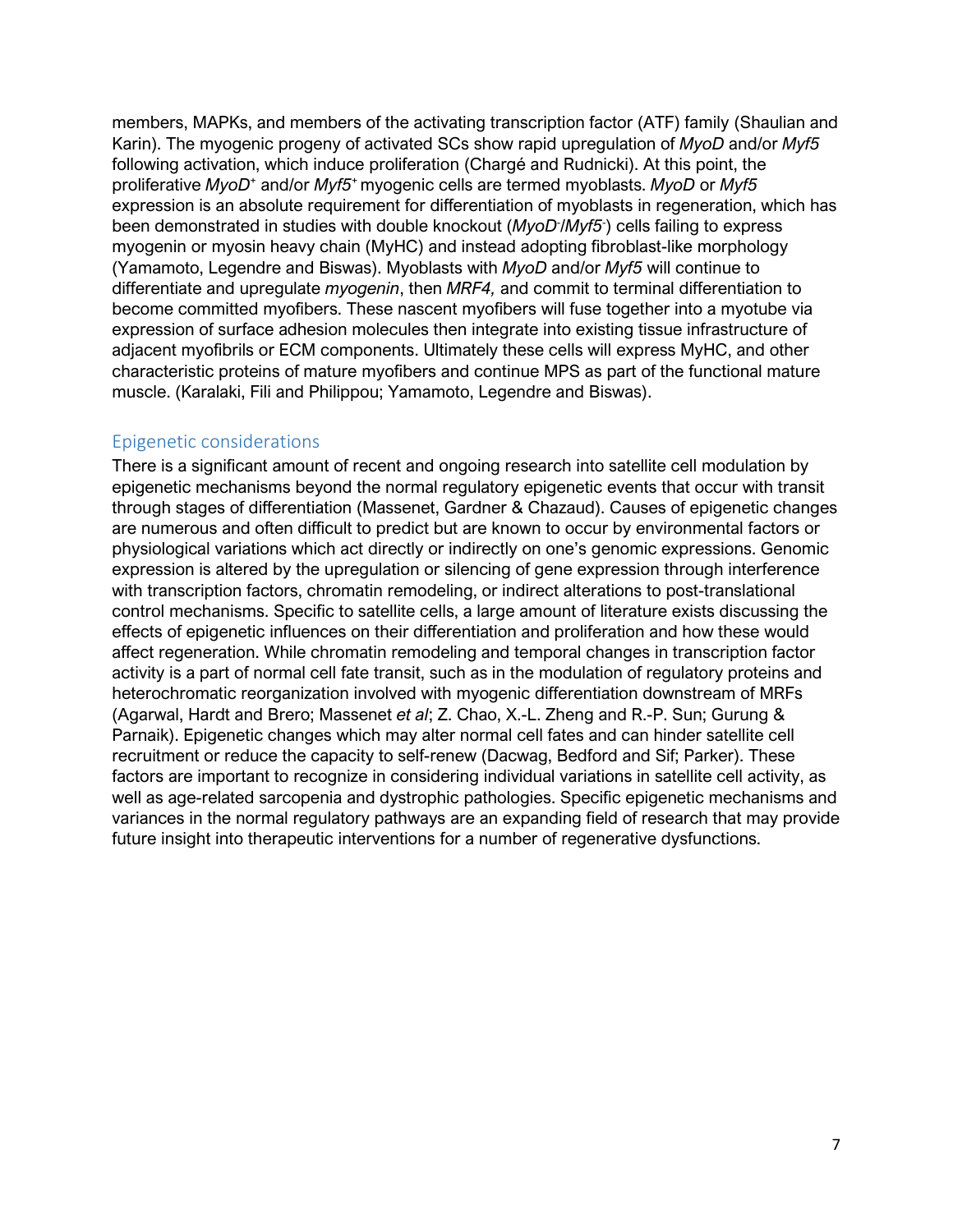

#### *Figure 2.*

*Top: Phases of SC differentiation during regeneration with associated marker and protein expressions. Actively expressed factors in green, factors downregulated (absent or otherwise physiologically insignificant levels) in red. Bottom: Temporal expression of MRFs from of SC activation to myoblast differentiation, fusion, and in resulting myofiber. Image created using Biorender.*

## IV. Inflammation & Immune cell dynamics

Acute perturbations of muscle tissue initiate a series of complex interactions with the immune system which contribute to the regulation of regeneration. The immune response in regeneration of mature muscle is a major difference in comparison to myogenesis during development, and the cytokines released contribute to the modulation of transcriptional activities of SCs and the subsequent myoprogenitor cells. The inflammatory phase is initially characterized by neutrophil invasion, followed by a sequential increase in other immunocytes including macrophages and monocytes (Filippin, Cuevas and Lima, The role of nitric oxide during healing of trauma to the skeletal muscle). Proinflammatory cytokines including interleukin-1 (IL-1) and tumor necrosis factor ɑ (TNF-ɑ) released in inflammatory responses by Th1 cells, neutrophils, and M1 macrophages propagate the tissue damage, which induce further release of NO (Filppin, Cuevas and Lima; Karalaki, Fili and Philippou; Tidball & Villalta). One way that proinflammatory cytokines contribute to tissue damage is by releasing reactive oxygen species (ROS) via activation of NADPH oxidase, which can damage lipids, proteins, and nucleic acids in macromolecular structures (Filippin, Cuevas and Lima). Major proinflammatory cytokines released by myeloid immunocytes in the early response include tumor necrosis factor (TNF-ɑ) and interleukin-1 (IL-1). TNF-ɑ is a known modulator of chemotaxis and has specifically been observed to inhibit terminal differentiation and muscle cell fusion while stimulating proliferation of early-stage myoblasts (Tidball).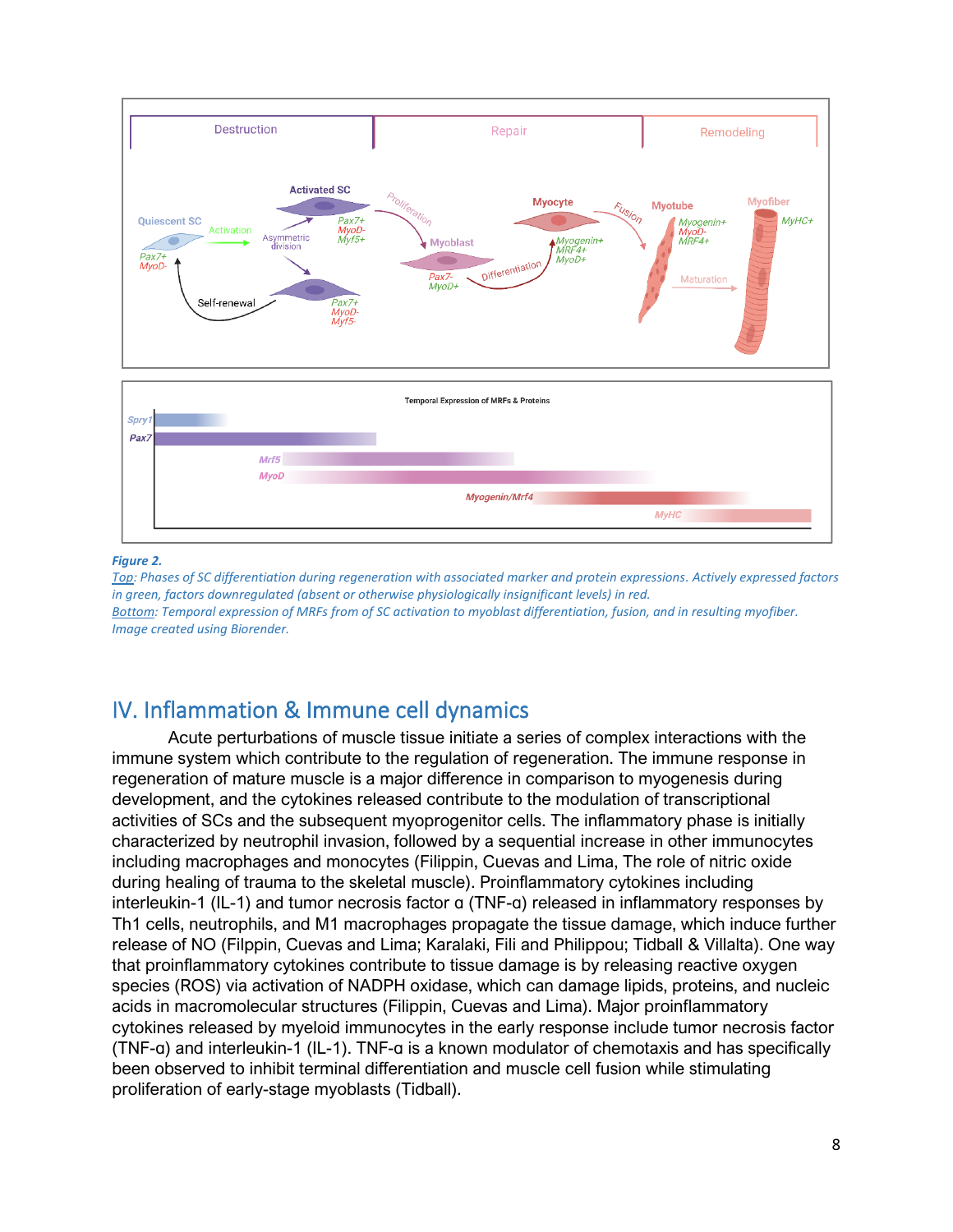The initial event upon injury to muscle tissue is a rapid degeneration of the damaged myofibers, which morphologically resembles necrosis (Ciciliot and Schiaffino; Chargé and Rudnicki). Serum levels of muscle proteins (e.g., creatine kinase, skeletal troponin, MHC) are subsequently elevated, inducing the complement cascade and the chemotactic recruitment of inflammatory cells to the site (Karalaki, Fili and Philippou, Muscle Regeneration: Cellular and Molecular Events; Ciciliot and Schiaffino). The role of immune cells is crucial to the first stages of regeneration, and the dynamics between different types promotes different phases of regeneration and SC cell fates. Initially following injury, resident mast cells and macrophages sense chemotactic molecules released by local damage, and secrete pro-inflammatory cytokines, such as IL-6, TNF-ɑ, and histamines which promote activation and proliferation of SCs and recruit other immunocytes to the site (Bentzinger, Wange and Dumont).

The first inflammatory cells to infiltrate are phagocytes, predominantly neutrophils and macrophages, which enter from the blood stream and phagocytize necrotized components and debris (Tidball & Villalta). Neutrophils attracted by TNF-ɑ and other components released by damaged tissue secrete chemokines which recruit supplemental immunocytes to the area (Bentzinger, Wange and Dumont) (Yang, Zhang and Yang). Cytokine secretions (e.g. IL-1 and IL-6) from neutrophils and resident macrophages stimulate the extravasation of monocytes to the injury site and their subsequent differentiation into additional macrophages, which are critical players in temporal and spatial events in the regenerative response (Howard, Pasiakos and Blesso; Lu, Huang and Saederup). Macrophages are polarized as M1 and M2 phenotypes, which can be considered pro- and anti- inflammatory, respectively. The M1 phenotype peaks initially within 1-2 days post-injury and contributes to the acute pro-inflammatory response with the secretion of cytokines including TNF-ɑ, IL-1β, and IFN-γ, and ROS. These factors facilitate the removal of cellular debris and stimulate proliferation of myoblasts while suppressing differentiation in the early phases following injury.

As regenerative responses progress, M1 macrophages convert to the anti-inflammatory M2 phenotype which peaks by 3 days post injury to become the predominant phenotype at the injury site. The conversion to M2 macrophage dominance at the site shifts to an antiinflammatory state which stimulates the differentiation of the pool of nascent myoblasts towards terminal differentiation and integration (Howard *et al*; Karalaki *et al*; Lu *et al*). M2 cells express high levels of anti-inflammatory molecules to inhibit further damage and growth factors to continue the regenerative process (Bentzinger *et al*; Howard *et al*). The transient shift in bias from a local pro-inflammatory to anti-inflammatory milieu by macrophage skewing is crucial for facilitating the regenerative response. Diminished, excessive, or chronically extended inflammatory responses attenuates proper myoblast recruitment and proliferation and is considered a major factor in age or disease-related impairment of SKM regeneration (Howard *et al*).

## V. The Satellite Cell Niche and Interactions with the Extracellular Matrix

The extracellular matrix (ECM) is the acellular component present in every tissue, which provides physical infrastructure for the macro and micro constituents of the tissue as well as workspace for crucial physiological functions and signaling to occur. Without the ECM to support and connect the many cells that make up a tissue, cell-cell communication would be impossible, and processes of cell differentiation, tissue morphogenesis, and homeostasis could not occur. The histological environment that a cell resides in is commonly called its niche and includes both the structural ECM components as well as soluble materials in the surrounding interstitial space (Gillies and Lieber). In SKM, the ECM strongly contributes to muscle's normal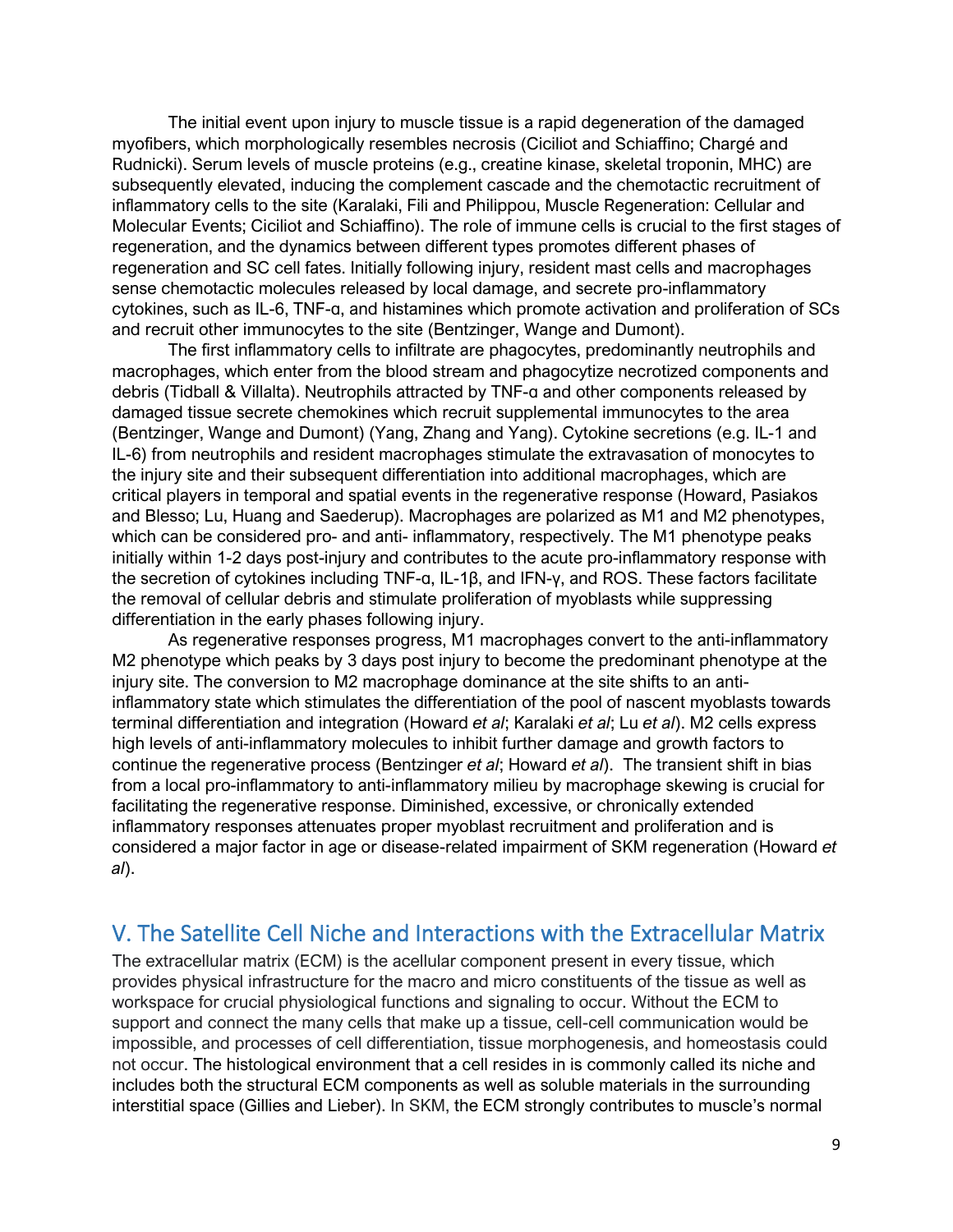function and its ability to adapt and composes the biological reservoir for quiescent SCs. The importance of SC-niche interactions is indisputable, as satellite cells removed from their niche readily lose their stem cell characteristics (Bentzinger, Wang and von Maltzahn).

SCs quiescence is actively maintained and regulated through extrinsic interactions with acellular structures and soluble components. The integrity of the niche along with spatial and temporal cues based on factors such as composition, porosity and stiffness directly influence SC activity through focal adhesions. Similarly, the activation of SCs involves interactions with soluble growth factors from the niche along with circulatory supply of immunocytes and their secreted factors. After ECM disruption, the release of ECM-bound growth factors and downstream signals are detected, along with pro- and anti-inflammatory cytokines from infiltrating immunocytes. The remodeling phase of the regenerative process involves reforming the ECM elements for support of the regenerated tissue and accessory structures and return to physiological homeostasis.

As previously stated, quiescent SCs are peripherally located and surround myofibers. Specifically, they lie between the sarcolemma and the surrounding ECM, within a cleft beneath the basement membrane (BM), which forms a membrane-like sheath around myofibers. This subdivision of the BM is technically distinct from the endomysium, which generally surrounds myofibers, however for greater context it should be recognized that the two are intimately connected. The BM has two major layers: the basal lamina (BL) and the reticular lamina (RL) (Rayaggiro, Ranaldi and Raven; Thomas *et al*). Of these two layers, quiescent SCs are in the most direct contact with components of the BL. The BL is primarily composed of collagen type IV and laminin-2 (ɑ2, β1, and γ1 chains) assembled in cross-linked networks which are connected by glycoproteins and proteoglycans. The BL integrates with the RL via proteoglycan connections between collagen in the BL and the RL. Resident fibroblasts in the BM are the major source of ECM components in skeletal muscle, contributing collagens, laminin and glycoproteins (Thomas *et al*). On the myofiber-facing side of the SC surface cadherins and glycoproteins interact with components of the sarcolemma (Nissar, Martowirogo and Gilbert). SCs in the quiescent niche directly interact with extracellular components via surface integrins, primarily isoforms ɑ7 and β1, which form a receptor complex that binds laminin-2 in the BL (Thomas, Engler and Meyer). The physical stability of the SC in its niche is strengthened by BL binding to actin in the cytoskeleton of the muscle fiber by dystrophin complexes.

SC focal adhesions include cell adhesion molecules (CAMs) and surface attachment proteins. (e.g., M-cadherin). These surface molecules provide means of signal reception, including cell-cell interaction and cell-matrix interactions. NCAM (neural cell adhesion molecule), for example, is upregulated as myoblasts differentiate and is a likely facilitator of myoblast recognition and fusion for the formation of the myotube (Snijders *et al*). Connection of quiescent SCs and ECM-associated intracellular structures create force-sensing signals that relay the status of the tissue in regard to ECM integrity (Holle and Engler; Thomas *et al*). These external sensors are unevenly distributed on the quiescent SC surface, correlating with structural arrangement of the niche and orientation of extracellular cues.

A major role of the SC niche in regulating its physiology is the establishment of apicalbasal polarity of quiescent cells (Feige *et al*). The basal and apical cell surfaces of quiescent SCs have different expressions of adhesion proteins. The basal surface has high levels of dystroglycan and integrins-ɑ7 and -1β. On the apical surface adjacent to the sarcolemma, Mcadherin and NCAM are predominantly expressed. The polarized niche is the fundamental basis for establishing intracellular polarity, which is essential for asymmetric division involving the orientation of the mitotic spindle for the organization of PAR complex proteins and sequestration of cell fate determinants. Restriction of the PAR complex and PAR complex proteins to cell poles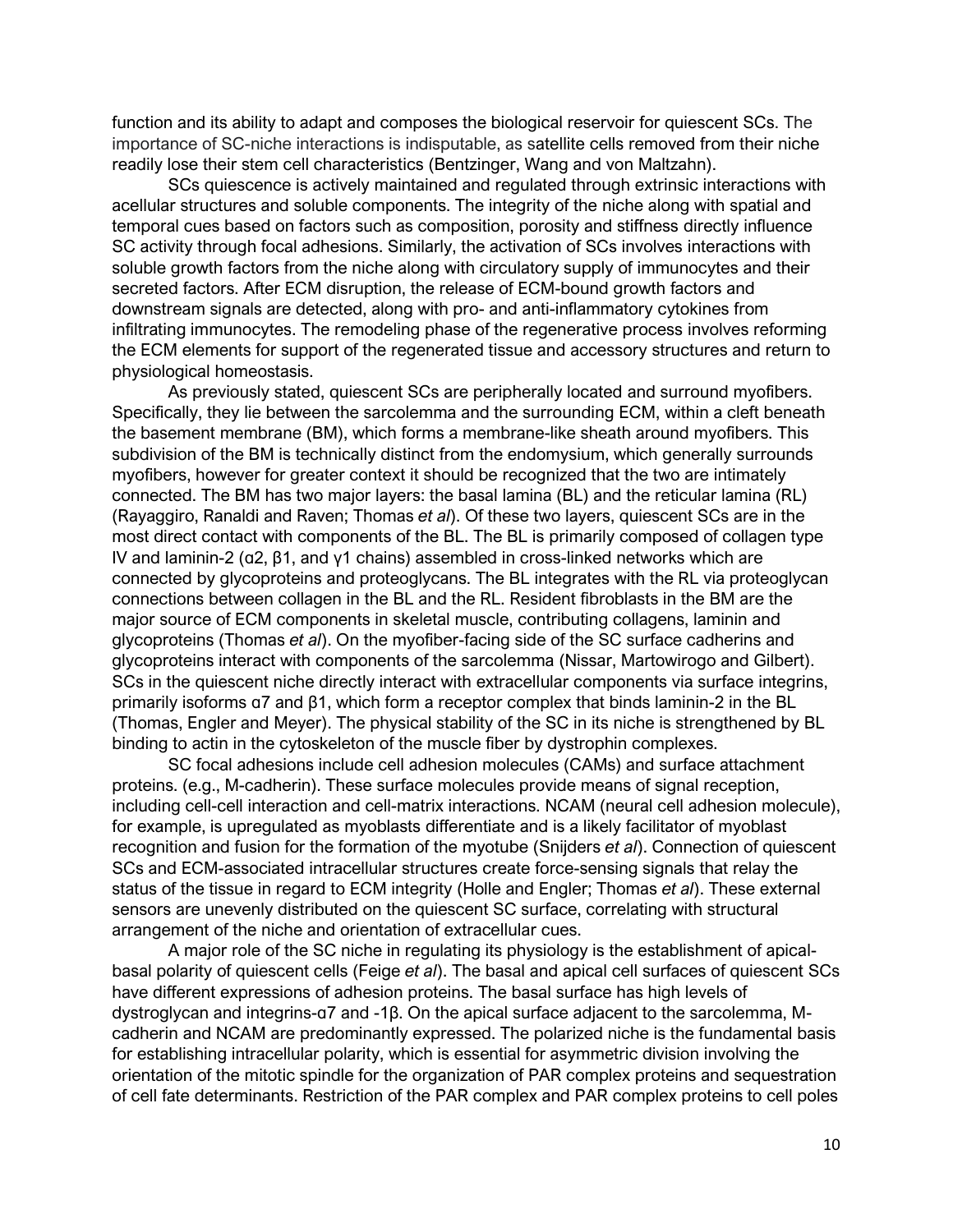is influenced by the binary localization of adhesion factors Significantly, adhesion to the dystroglycan complex which links to the BM of the immediate niche and establishes the basal pole of a dividing cell to determine the self-renewing daughter cell. Loss of contact to apical sarcolemma components or with basal dystrophin components, such as in cultured SCs *in vivo* results in loss or reversal of internal polar orientation (Feige *et al*).

The extracellular orientation provided by cell surface adhesion molecules also cues physiological changes for the stimulation of SC activation. A significant cue of structrual disruption is SC binding to the glycoprotein fibronectin, which is primarily expressed in the RL and generally absent in the BL. The binding of fibronetin to the SC co-receptor complex is a contributory factor which stimulates proliferation. Notably, SCs themselves express the fibronectin and transiently upregulate the expression upon activation in a manner of autologous feedback which further increases proliferation (Bentzinger *et al*)

In addition to providing structural integrity and spatial cues, ECM components include various soluble factors integrated within the network of macromolecules. Negatively charged proteoglycans (e.g., perlecan, decorin, small leucine rich proteoglycans (SLRPs)) distributed throughout the BM can bind and sequester a variety of growth factors and signaling molecules, which implements the role of the ECM as a source for local and systemic signal conduction (Thomas *et al*). Some of these factors are latent in the quiescent niche and are released upon perturbation to the tissue, either directly or through downstream activation.

In the context of acute injury with damage to the muscle fiber and sarcolemma, rapid dissolution of the sarcolemma occurs and further increases the permeability of the damaged myofiber. The major enzymes responsible for the catalysis of ECM degradation are matrix metalloproteinases (MMPs), which directly target the collagen IV and laminin of the BL and can indirectly activate proinflammatory cytokines and release pro-inflammatory factors bound to ECM (Quiding-Järbrink *et al*). MMPs are canonically produced by many cell types, particularly activated macrophages, lymphocytes and granulocytes. Recent *in vivo* data suggests that activated SCs express MMP isotypes which facilitate their migration from the quiescent niche to the site of injury and further increase the release of ECM bound factors (Thomas *et al*).

ECM disruption and increased permeability following MMP activity results in increased serum levels of muscle-specific components usually sequestered within the cytoplasm of a muscle fiber (Tidball & Villalta). These damaged myofiber-derived factors (DMDFs) such as muscle-specific proteins, enzymes, and mRNAs act as stimulatory cues for a variety of steps in the regenerative process. Several DMDFs have been implicated in the activation of SKM SCs, primarily metabolic enzymes and structural proteins. There is strong indication that the presence of SKM-abundant proteins and/or SKM-specific isoforms of metabolic enzymes into interstitial space acts as a physiological cue for regenerative cells, however the exact mechanisms are yet to be elucidated. Certain DMDFs, including adenylate kinase, creatine kinase, and triose phosphate isomerase, have shown significant effect on SC activation both *ex vivo* and *in vivo*. It has been proposed that these DMDFs also recruit inflammatory cells in the early phases of regeneration (Tsuchiya *et al*). While the mechanisms of activation are unclear, the data indicating direct induction by these DMDFs is statistically significant and warrants further research into their functional significance in the context of injury and degenerative disorders.

## VI. Soluble Factors

Various soluble factors, including growth factors and cytokines, serve as molecular signals which provide distinct cues to their target cell to induce or inhibit various actions. The following factors discussed in detail are the most well researched and have extensive evidence supporting their roles in SKM regeneration and SC activity. The identification of other regulatory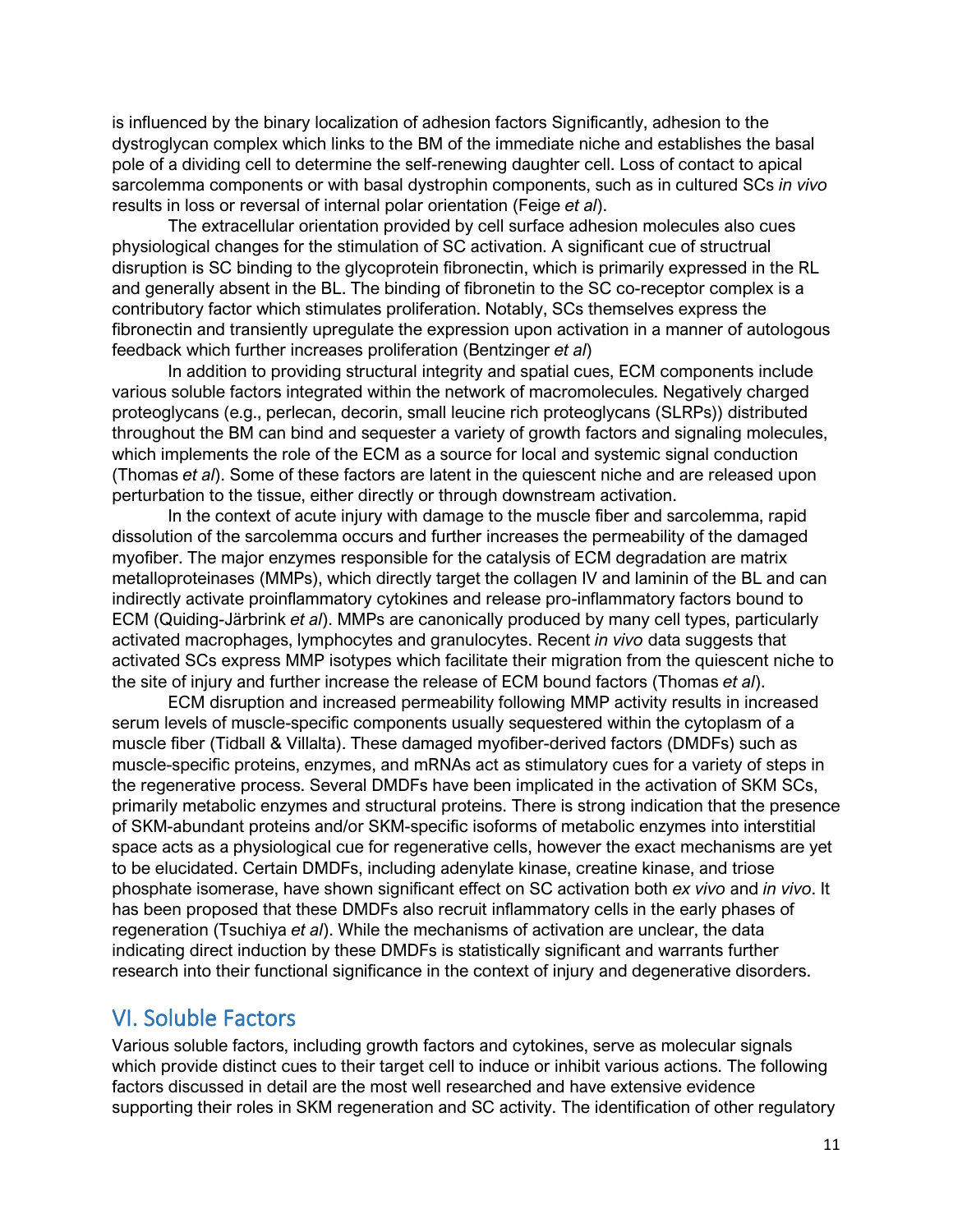factors in SKM regeneration and SC activity is an ongoing area of research, and includes some intriguing evidence for the influence of molecules such as bone morphogenic protein (BMF) (Stantzou, Schirwis and Swist) and hypoxia signaling factors (Xie, Yin and Nichenko), as well as factors involved in angiogenesis, neurotrophy, and neurogenesis which relate to development and regeneration of muscle tissue as a whole and its surrounding structures that may also influence myogenic activity (Ho, Chiang and Chuang) (Sugg, Korn and Sarver) (Gerli, Moyle and Benedetti) (Saini, Faroni and Reid)

#### Insulin-Like Growth Factor 1 (IGF-1)

The family of IGFs has a multitude of functions in mammalian cells. In skeletal muscle, IGF-1 is by far the most well-known and researched IGF, and it is clear the growth hormone-IGF axis plays a major role in muscle growth and development. IGF-1 is a circulating factor produced and released both by the liver as well as by local paracrine action of muscle cells and M2 macrophages (Lu *et al*; Mourkioti and Rosenthal). IGF-1 is known to induce muscle hypertrophy by promoting muscle protein synthesis and increasing myofiber size, as well as facilitating energy availability by increasing glucose uptake and activating enzymes for anaerobic glycolysis (Karalaki, Fili and Philippou).

In the context of muscle regeneration, IGF-1 positively stimulates most of the steps in myoblast proliferation and differentiation by upregulating the expression of intracellular mediators, such as mTORC1 and cyclin-D, and by inducing the expression of myogenin (Chargé and Rudnicki; Karalaki, Fili and Philippou; Mourkioti and Rosenthal). Likely through the combined interactions with other environmental and intracellular factors, IGF-1 induces different activity over the duration of the regenerative processes. In early stages, IGF-1 released from damaged muscle reduces myogenic factors and induces SC proliferation. Following proliferation IGF-1 expression is correlated with increased myogenin expression for differentiation of the nascent cells, and downregulation of cell cycle markers later. This shift is due to de-escalation of local inflammatory response by immunocyte release of anti-inflammatory cytokines after phagocytosis of damaged tissue components and cellular debris (Karalaki, Fili and Philippou).

The various actions of IGF-1 can be at least in part explained by the expression of its different isoforms and binding proteins (Mourkioti and Rosenthal). Multiple IGF-1 isoforms have been identified in skeletal muscle: IGF-1Ea, IGF-1Eb, and IGF-1Ec (Duan *et al*; Karalaki *et al*; Mourkioti and Rosenthal). These various isoforms are transiently related to different phases in regeneration and/or hypertrophy of SKM, and different binding proteins specific to each isotype are expressed along the process of differentiation. For example, IGF-1Ec, commonly known as mechano-growth factor, is released in response to muscle loading/training. IGF-1Ea is correlated to Mrf4 expression and increased muscle protein synthesis demands in late-phase regeneration. Ligand binding of IGF-binding proteins induces autophosphorylation and activates multiple signal transduction cascades. The notable induced pathways in skeletal muscle differentiation include P13k-Akt, Akt-mTOR, p38 MAPK, and Erk1/2 MAPK (Duan, Ren and Gaol Mourkioti and Rosenthal).

#### Hepatocyte Growth Factor (HGF)

HGF is a multifunctional cytokine that was first described as a mitogen in mature hepatocytes. It is produced in the spleen and liver cells and upregulated in response to muscle damage, as detected by elevated serum levels of SKM-specific components (Chazaud; Hawke and Garry; (Yamada, Tatsumi and Keitaro). HGF is one of the factors bound within the ECM of skeletal muscle, so is one of the first cues involved in SC activation and its release is proportional to the degree of muscle injury (Chazaud; Filippiin *et al*). In addition to its release from non-muscle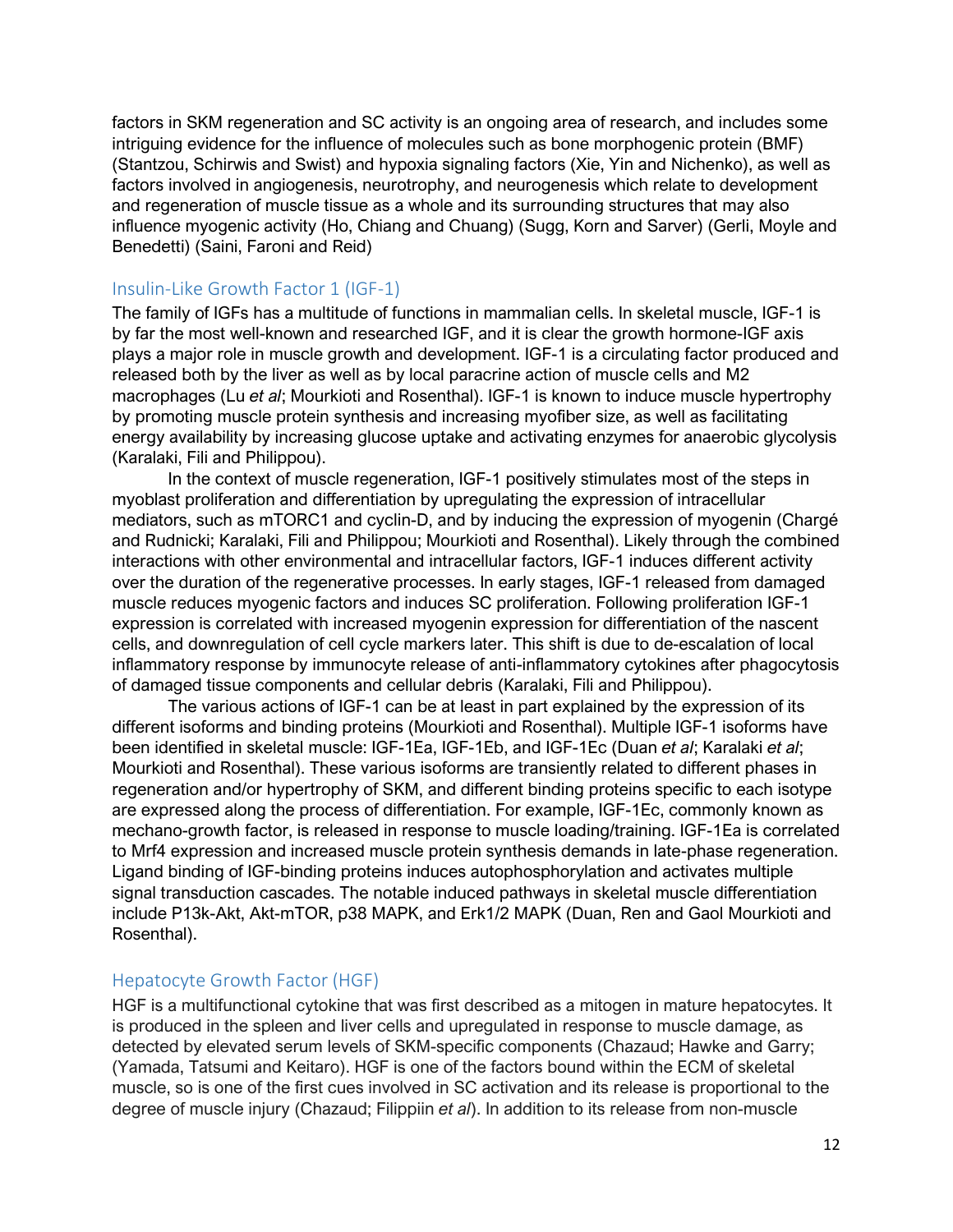tissues in systemic response, HGF may additionally be brought to the site by granulocytes during the inflammatory response (Snijders, Nederveen and McKay). Further, HGF release from stretching stimulus has been found to be dependent on local NO production, either by a paired release from the ECM or by events downstream of NO-mediated ECM degradation. Both *in vitro* and *in vivo*, HGF transcription and signaling have been correlated with activation of quiescent SCs and NO synthesis, propagating the phases of regeneration (Chazaud; Filippin *et al* 2011).

HGF acts as a potent chemotactic factor involved in activating and selectively promoting satellite cell proliferation while inhibiting myoblast differentiation through the transcriptional silencing of *MyoD* and myogenin. It is believed to promote the exit from quiescence through the activation of p38 MAPK and P13K (phosphatidylinositol 3-kinase) signaling pathways, and the downregulation of caveolin-1 protein expression which has SC activating effects downstream (Karalaki, Fili and Philippou). Recent research has shown that HGF at low doses potentiates the ECM-mediated migration of myoblasts (González, de Mello and Butler-Browne). The concentration-dependent feedback of HGF correlates positively with SC activation and proliferation until a threshold is reached, then there is a negative feedback effect associated with the expression of myostatin, an inhibitor of SC activation and myoblast proliferation. This is thought to be a function for the halting of SC activation after the initial period of SC expansion to allow progression of the regenerative progress and to reestablish the quiescent pool of reserve SCs (Yamada *et al*). It has been postulated that HGF may stimulate the migration of SCs and myoblasts to the site of injury from surrounding regions, perhaps through the activation of the ERK pathway (Karalaki 2009).

## Fibroblast Growth Factors (FGFs)

There are multiple different isoforms of FGFs currently identified in the body. While numerous paracrine FGFs are broadly expressed, FGF-6 is restricted to skeletal muscle (Hawke and Garry). The mRNA for four of the isoforms (FGF-1, -2, -4, and -6) are reliably detected in SCs and their expression has been shown to stimulate proliferation of cultured SCs (Hawke and Garry; Husman *et al*; Karalaki *et al*; Pawlikowski *et al*). FGFs in SKM are bound to proteohepharan sulfates in the ECM and released within the period of inflammation after tissue disruption (Husman *et al*). There is evidence that FGF the main action of FGFs is stimulation of myoblast proliferation, likely involved with regulation of *MyoD* expression. There is some data suggesting that FGF expression encourages proliferation through indirect routes involving the upregulation of certain IGF isoforms which have inhibitory effects on myoblast differentiation (Karalaki *et al*).

FGF-6 is produced by myofibers and is transiently upregulated in response to tissue disruption and inflammation (Armand, Laziz and Chanoine)Pawlikowski *et al*). FGF-6 expression is particularly elevated after SKM injury and has been observed to induce morphological changes to the ECM and alter SC adhesion. (Karalaki *et al*). Additionally, absence of FGF-6 has been shown to increase fibrosis and enable degradation of nascent myotubes after injury. Besides what is embedded in the ECM, FGF-2 is produced locally by myofibers and fibroblasts, and in an autocrine fashion by SCs themselves. FGF-2 is often reported as a SC mitogen, and its expression is correlated with the repression of myogenesis while SC proliferation occurs. Responsiveness to FGF-2 has also been correlated with SC capacity for self-renewal and cell fate progression in differentiating myoblasts (Bernet, Doles and Hall; Pawlikowski *et al*).

Outside the effects on SC activity, FGFs likely contribute to the regenerative process in tissue-specific ways involving the development of supportive components, the most significant being vascular structures and peripheral nerves. Several members of the FGF family are known agents in neuronal genesis and maintenance. Along with nerve growth factor, FGFs are more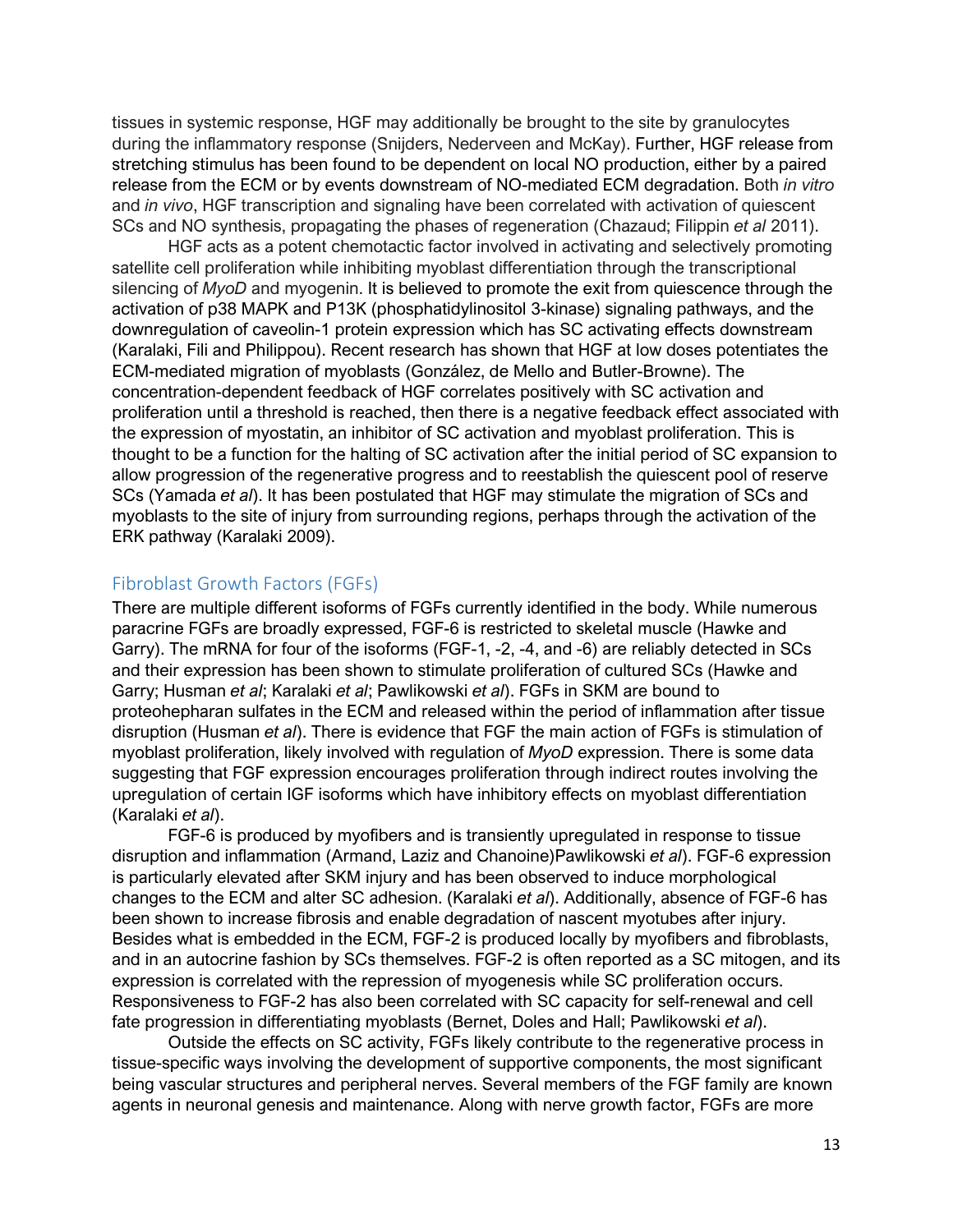prominently secreted by SCs and by neurons under physiological conditions; these GFs are indicated in maintaining the necessary microenvironment after trauma to facilitate axonal sprouting and elongation. FGF-2 in particular is a known neuroprotective agent closely involved with enhancement of neurite outgrowth and axonal regeneration. The neuroprotective qualities of FGFs is known to interact with various pathways including the MAPK/ERK signaling cascade (Cui). Lastly to note, regarding angiogenesis, FGF-2 and FGF-6 are soundly corroborated as potent angiogenic factors which contribute to neovascularization after injury (Murakami and Simons).

## Transforming Growth Factor β (TGFβ)

TGF*β* is a multifunctional cytokine superfamily with diverse functions. In the context of SKM regeneration, subtypes of TGFβ (-1, -2, and -3) have similar and redundant activities *in vivo* in the context of SKM injury (Husmann *et al*) TGF*β* is a latent complex in a homeostatic state, stored in the quiescent ECM and not detectable in SKM until injury. It is released upon injury and degradation and is also one of the cytokines released by degranulating platelets at the injury site. In the context of injured muscle, TGF*β* generally inhibits myoblast proliferation and differentiation, but seems to not attenuate IGF-1 or FGF-mediated stimulation (Xu *et al*; Hawke and Garry). There is a positive autoregulatory effect wherein the presence of unbound TGF*β* stimulates further release from local cells; (Filippin *et al*). Outside of the effects on SCs and myoblasts, TGF functions as a chemoattractant for macrophages and other leukocytes, and induces the release of FGF, TNF, and IL-1 from monocytes, enhancing the inflammatory response. TGF*β* has also been observed to stimulate the production of platelet-derived growth factor, which would contribute to consequential stimulation of angiogenesis in the nascent tissue. TGF*β* mediates ECM remodeling by downstream inhibition of MMPs, attracting fibroblasts and stimulating the synthesis and deposition of ECM proteins. This is relevant both in a normal regenerative context and in the progression of fibrosis, a consequence of excessive ECM deposition by fibroblasts which high TGF*β* could induce. Recent evidence has also led to some postulation that TGF*β* may increase collagen deposition indirectly by inducing alternate differentiation of myogenic cells into fibroblasts (Filippin, Cuevas and Lima).

## Nitrous Oxide (NO)

While many of the mechanisms are unclear, it is apparent that NO is involved in stimulating SKM regeneration and mediating fibrosis (Filippin, Cuevas and Lima, The role of nitric oxide during healing of trauma to the skeletal muscle). In muscle injury, NO release occurs as a result of acute matrix stretching stimulus or other more severe mechanical perturbations including shear stress and degradation, such as by MMPs (Filippin, Cuevas and Lima, Nitric oxide regulates the repair of injured skeletal muscle). The mechanisms of SC activation are likely related to effects on HGF release, inflammation and MMP activation. NO acts as a pro-inflammatory factor by activating cyclooxygenases and increasing prostaglandin production, which promotes inflammation and proteolysis of tissue structures.

Blocking early NO expression has been shown to increase collagen deposition and decrease SC activation and myoblast proliferation. NO inhibition also shows significant reduction in the acute inflammatory reaction following trauma, including reduced edema and immunocyte infiltration. This is likely contributed to by the vasodilatory effects of NO increasing circulation and perfusion in the injury site and allowing mobility of soluble factors and infiltration of nonresident cells. The pro-inflammatory oxidative stress induced by NO production in the early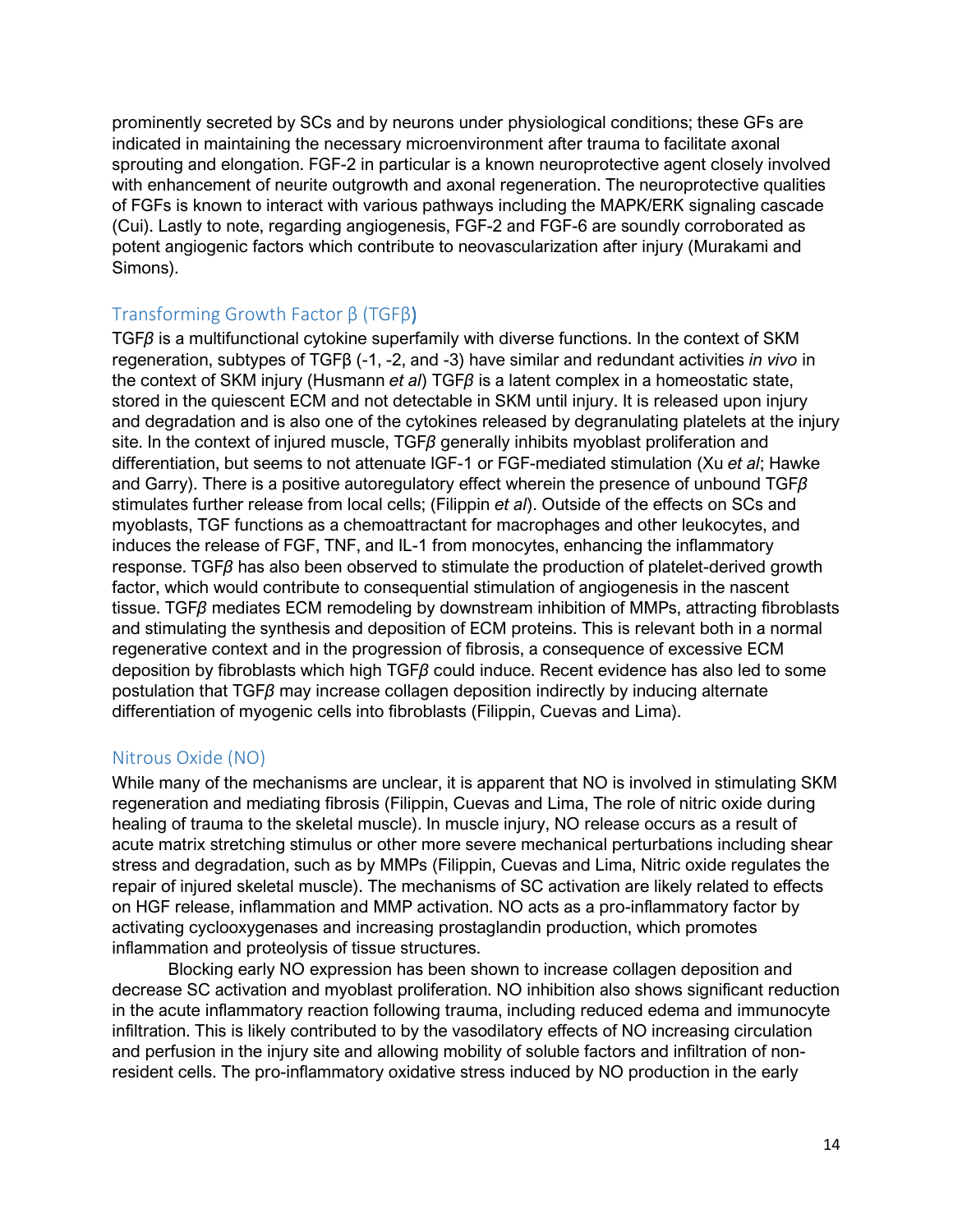phases of injury have been observed to skew trauma response away from production of fibrotic scar tissue and towards functional regeneration (Filippin *et al* 2011).

## Interleukin 1 (IL-1)

IL-1 is a family of pro-inflammatory cytokines considered master regulators of innate immune responses including inflammation (Kaneko, Kurata and Yamamoto). There are two forms of IL-1, IL-1ɑ and IL-1β are structurally similar, considered ultimately homologous in terms of biological functions, and expressed in a wide range of tissue and cell types. IL-1ɑ is a characteristic danger signal that induces inflammation upon release from necrotic cells. The IL-1ɑ precursor triggers expression of IL-1 receptors on resident macrophages, which in turn produce IL-1β along with other chemokines related to post-necrotic inflammation. IL-1β is most prominent in acute inflammation, secreted by pro-inflammatory monocytes and M1 macrophages. As with many other pro-inflammatory factors, IL-1β has an inhibitory effect on proliferation and suppresses mitogenic activity in myoblasts during the initial pro-inflammatory response. However, some data indicates that IL-1β has some inductive effect in the activation of MRFs at the commitment stage and positive proliferative effects through combined engagement with IL-6 at certain IL-6 receptors (Alvarez, DeOcesano-Pereira and Teixeira).

## Interleukin 6 (IL-6)

IL-6 is another cytokine released by macrophages at muscle injury sites. It is normally a proinflammatory cytokine but has been shown to be anti-inflammatory in muscle tissue and have inhibitory effects on pro-inflammatory cytokines, such as TNF-ɑ and IL-1 (Pedersen & Febbraio; Steensberg and Schjerling). IL-6 is secreted by infiltrating macrophages and neutrophiles, and myofibers themselves. It has become well-established that IL-6 is also produced by skeletal muscle, thus referred to as a "myokine" in that context (Pedersen & Febbraio; Snijders *et al*). Within target cells, including SCs, IL-6 reception induces the dimerization of tyrosine kinase receptor gp130. Downstream of this includes the activation of transcription 3 (STAT3), which activates the transcription of various genes. Additionally, gp130 dimerization activates phosphatidylinositol-3 kinase and members of the mitogen-activated protein kinase (MAPK) group. A mammalian MAPK, p38, positively regulates myoblast differentiation by upregulating *MRF4* (Raingeaud, Gupta and Rogers).

IL-6 receptor expression is upregulated in SCs following muscular damage, but seems to have a pleiotropic effect on SKM related to temporal release and local concentration. High concentrations of IL-6 may inhibit myogenic progression through disruption of intracellular GF signaling, resulting in compensatory IGF-1 production. IL-6 has paradoxically been observed in persistent inflammation and mediation of muscle wasting (Howard *et al*; Snijders *et al*). This current knowledge involving IL-6 mediation of muscle regeneration suggests a potent role in SC regulation, however there is evidence of divergent roles of IL-6 for both mediating SC activity and impairing muscle regeneration. Ongoing research into the concentration-dependent actions of IL-6 in inflammatory signaling will likely elucidate the mechanisms behind opposing roles of myogenic facilitation and persistent inflammation and muscle atrophy. While the role in persistent inflammation and promotion of muscle atrophy is not yet fully understood, the effects of IL-6 signaling in low concentrations of modulating SC proliferation and enhancing myoblast differentiation have been experimentally observed and replicated (Howard *et al*; (Serrano, Baeza-Raja and Perdoguero)Snijders *et al*) (Gao, Durstine and Koh)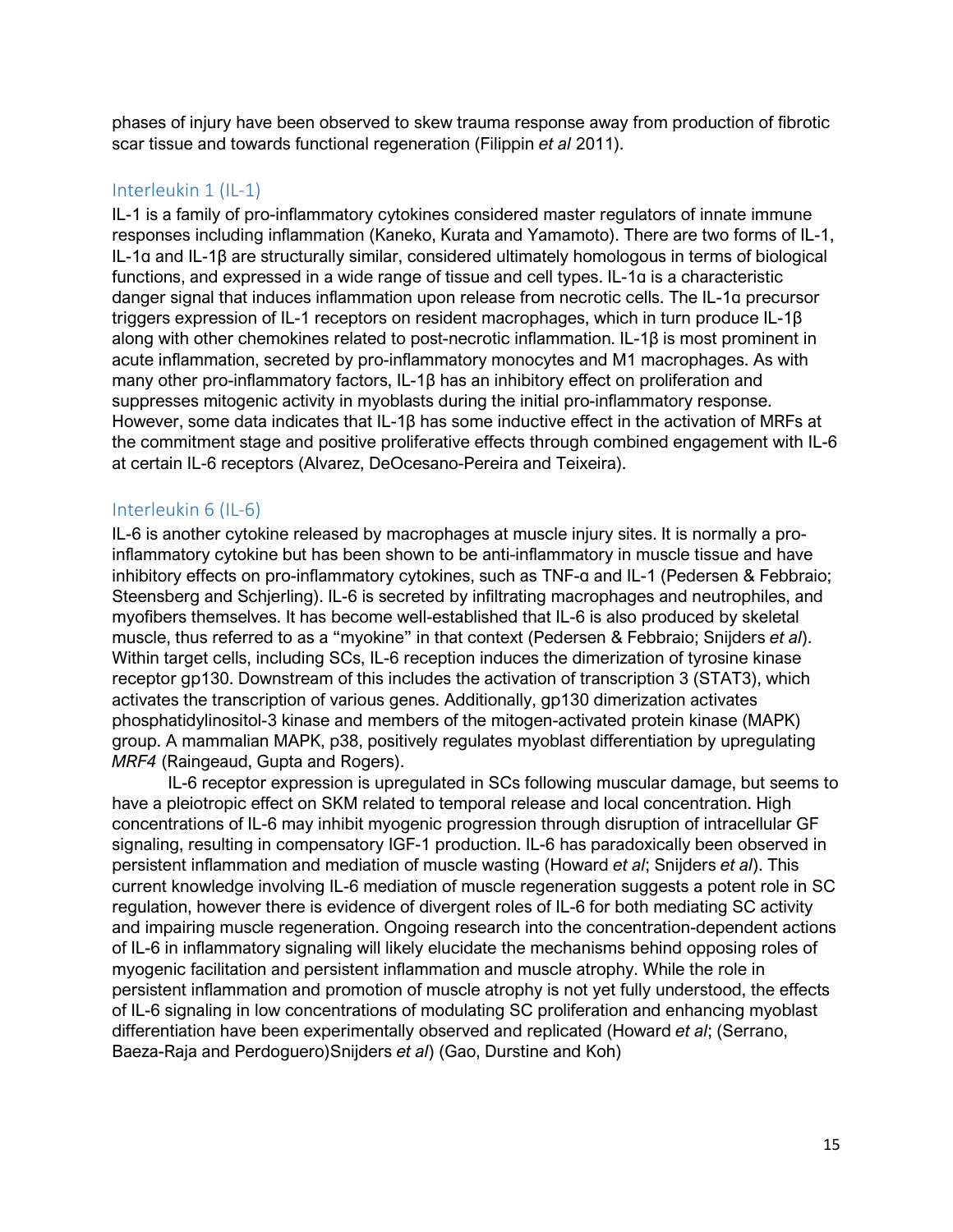# VII . Current Research & Clinical Prospects

## VIII. Conclusion

As the established major actors in skeletal muscle regeneration, satellite cells are an irrefutably important subject of research. The interactions satellite cells with their microenvironment, immune cells, and signaling molecules modulate their activation and the later regenerative activities of their myogenic progeny. Understanding the activation and regulation of satellite cells not only aids the understanding of normal physiology but provides valuable insight for the improvement of current clinical approaches. Ongoing research into the numerous regulatory dynamics of muscle regeneration will better the scientific understanding of regenerative dysfunctions and provide basis for the development of future treatments.

## *Acknowledgement*

I would like to thank Dr. Thomas Hancock for academic support and editorial assistance.

## **References**

- Agarwal, N., Hardt, T., Brero, A., Nowak, D., Rothbauer, U., Becker, A., . . . Cardoso, M. C. (2007). MeCP2 interacts with HP1 and modulates its heterochromatin association during myogenic differentiation. *Nucleic Acids Res, 35*(16), 5402-8. doi:10.1093/nar/gkm599
- Alcazar, C. A., Hu, C., Rando, T. A., Huang, N. F., & Nakayama, K. H. (2020). Transplantation of insulin-like growth factor-1 laden scaffolds combined with exercise promotes neuroregeneration and angiogenesis in a preclinical muscle injury model. *Biomaterials Science*(19).
- Alvarez, A. M., DeOcesano-Pereira, C., Teixeira, C., & Moreira, V. (2020). IL-1β and TNF-α Modulation of Proliferated and Committed Myoblasts: IL-6 and COX-2-Derived Prostaglandins as Key Actors in the Mechanisms Involved. *Cells, 9*(9). doi:10.3390/cells9092005
- Ancel, S., Stuelsatz, P., & Feige, J. (2021). Muscle Stem Cell Quiescnce: Controlling Stemness by Staying Asleep. *Trends in Cell Biology*. doi:10.1016/j.tcb.2021.02.006
- Armand, A.-S., Laziz, I., & Chanoine, C. (2006). FGF6 in myogenesis. *Biochimica et Biophysica Acta (BBA) - Molecular Cell Research, 1763*(8), 773-778. doi:10.1016/j.bbamcr.2006.06.005
- Bentzinger, C. F., Wang, Y. X., von Maltzahn, J., Soleimani, V. D., Yin, H., & Rudnicki, M. A. (2013). Fibronectin regulates Wnt7a signaling and satellite cell expression. *Cell Stem Cell, 12*(1), 75-87. doi:10.1016/j.stem.2012.09.015
- Bentzinger, C. F., Wange, Y. W., Dumont, N. A., & Rudnicki, M. A. (2013). Cellular dynamics in the muscle satellite cell niche. *EMBO Reports*. doi:10.1038/embor.2013.182
- Bernet, J. D., Doles, J. D., Hall, J. K., Tanaka, K. K., Carter, T. A., & Olwin, B. B. (2014). p38 MAPK signaling underlies a cell-autonomous loss of stem cell self-renewal in skeletal muscle of aged mice. *Nature Medicine, 20*(3), 265-271. doi:10.1038/nm.3465

*Biorender.com*. (2021). Retrieved from https://app.biorender.com/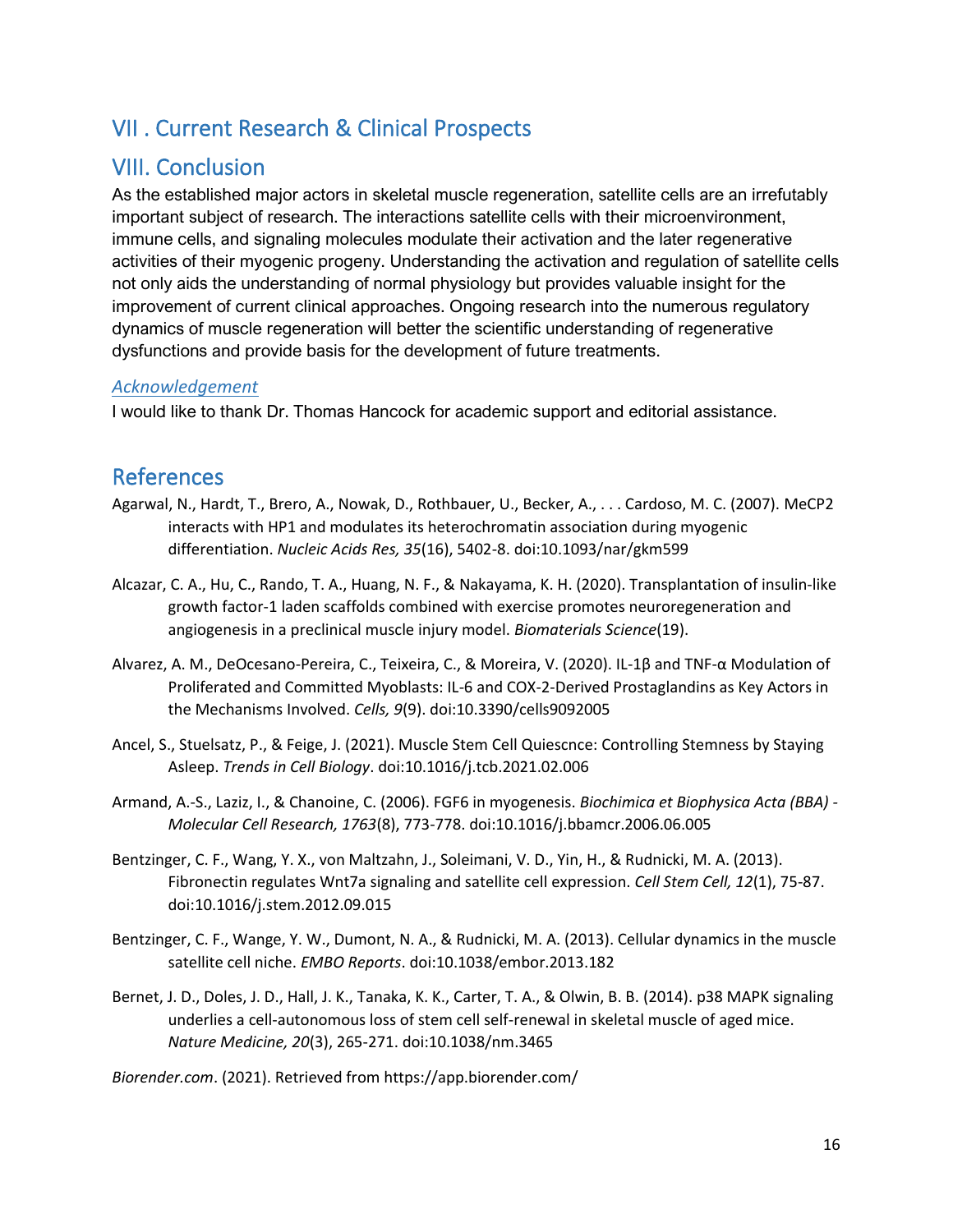- Bradley, P., Pulliam, C., Betta, N. D., Kardon, G., & Olwin, B. B. (2015). Pervasive satellite cell contribution to uninjured adult muscle fibers. *Skeletal Muscle, 5*(42). doi:10.1186/s13395-015-0067-1
- Buckingham, M., & Relaix, F. (2015). PAX3 and PAX7 as upstream regulators of myogenesis. *Seminars in Cell & Developmental Biology, 44*, 115-125. doi:10.1016/j.semcdb.2015.09.017
- Chao, Z., Zheng, X.-L., Sun, R.-P., Liu, H.-L., Huang, L.-L., Cao, Z.-X., . . . Wang, F. (2016). Characterization of the Methylation Status of Pax7 and Myogenic Regulator Factors in Cell Myogenic Differentiation. *Asia-Australas J Anim Sci, 29*(7). doi:10.5713/ajas.15.0459
- Chao, Z., Zheng, X.-L., Sun, R.-P., Liu, H.-L., Li-Li, H., Cao, Z.-X., . . . Wang, F. (2016). Characterization of the Methylation Status of Pax7 and Myogenic Regulator Factors in Cell Myogenic Differentiation. *Asian-Australa J Anim Sci, 29*(7), 1037-1043. doi:10.5713/ajas.15.0459
- Chargé, S. B., & Rudnicki, M. A. (2004). Cellular and Molecular Regulation of Muscle Regeneration. *Physiological Reviews, 84*(1), 209-238. doi:10.1152/physrev.00019.2003
- Chazaud, B. (2010). Dual effect of HGF on satellite/myogenic cell quiescence. Focus on "High concentrations of HGF inhibit skeletal muscle satellite cell proliferation in vitro by inducing expression of myostatin: a possible mechanism for reestablishing satellite cell quiesc. *American Journal of Physiology, 298*(3), C448-C449. doi:10.1152/ajpcell.00561.2009
- Ciciliot, S., & Schiaffino, S. (2010). Regeneration of Mammalian Skeletal Muscle: Basic Mechanisms and Clinical Implications. *Current Pharmaceutical Design, 16*, 906-914.
- Collins, C. A., Olsen, I., Zammit, P. S., Heslop, L., Petrie, A., Partidge, T. A., & Morgan, J. E. (2005). Stem Cell Function, Self-Renewal, and Behavioral Heterogeneity of Cells from the Adult Muscle Satellite Cell Niche. *Cell, 122*(2), 289-301. doi:10.1016/j.cell.2005.05.010
- Csapo, R., Gumpenberger, M., & Wessner, B. (2020). Skeletal Muscle Extracellular Matrix What Do We Know About Its Composition, Regulation, and Physiological Roles? A Narrative Review. *Frontiers in Physiology, 11*(253). doi:10.3389/fphys.2020.00253
- Cui, Q. (2006). Actions of neurotrophic factors and their signaling pathways in neuronal survival and axonal regeneration. *Molecular Neurobiology, 33*, 155-179. doi:10.1385/MN:33:2:155
- Dacwag, C. S., Bedford, M. T., Sif, S., & Imbalzano, A. N. (2009). Distinct protein arginine methyltransferases promote ATP-dependent chromatin remodeling function at different stages of skeletal muscle differentiation. *Mol Cell Biol*, 1909-21. doi:10.1128/MCB.00742-08
- Dewey, E. B., Taylor, D. T., & Johnston, C. A. (2015). Cell Fate Decision Making through Oriented Cell Division. (R. W. Dettman, & A. Wessels, Eds.) *Journal of Developmental Biology, 3*(4), 129-157. doi:10.3390/jdb3040129
- Duan, C., Ren, H., & Gao, S. (2010). Insulin-like growth factors (IGFs), IGF receptors, and IGF-binding proteins:. *General and Comparative Endocrinology, 167*.
- Feher, J. (2017). 3.5 Contractile Mechanisms in Skeletal Muscle. In J. Feher, *Quantitative Human Physiology (Second Edition)* (pp. 305-317). Academic Press. doi:10.1016/B978-0-12-800883- 6.00028-8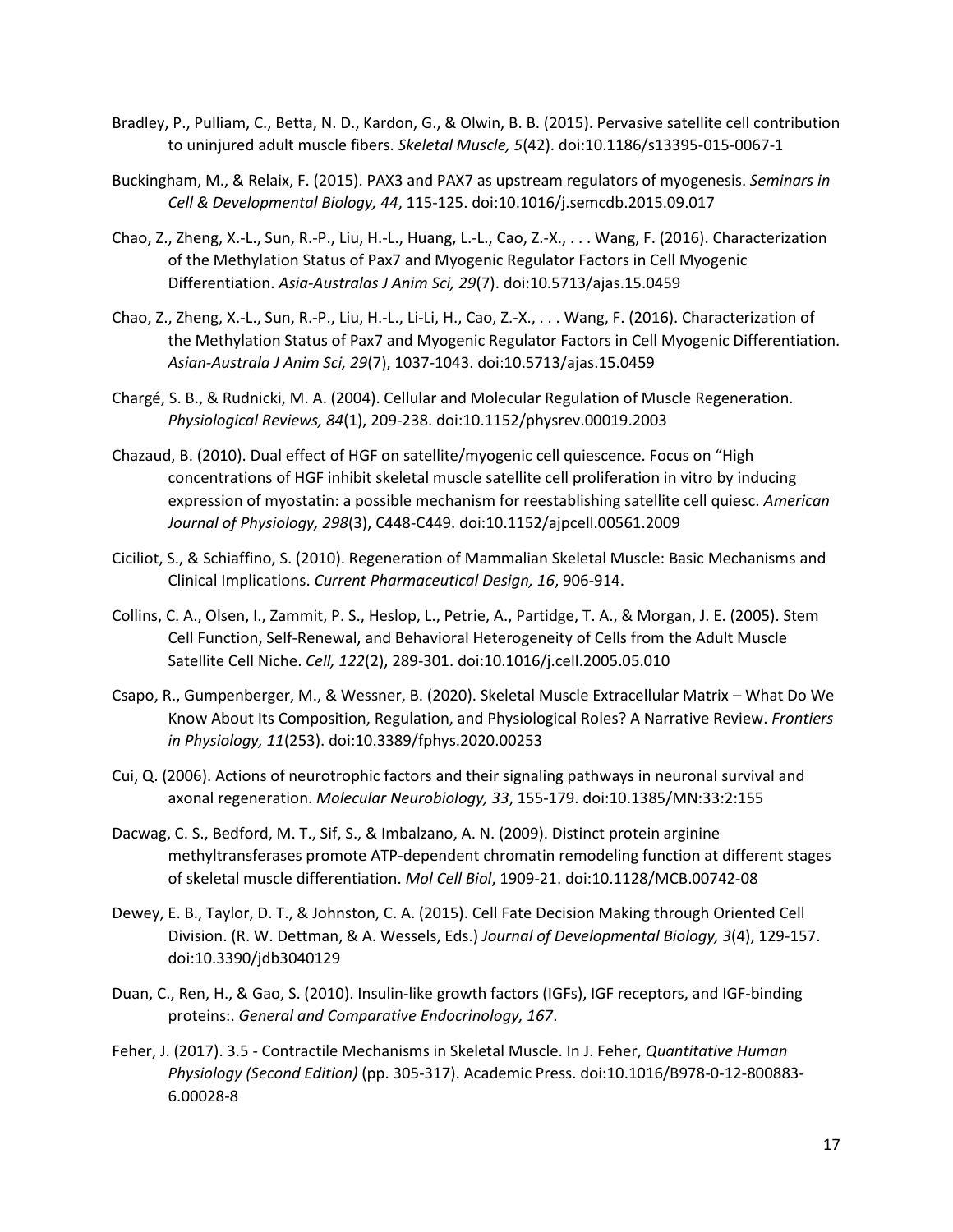- Feige, P., Brun, C. E., Ritso, M., & Rudnicki, M. A. (2018). Orienting Muscle Stem Cells for Regeneration in Homeostasis, Aging, and Disease. *Cell Stem Cell, 23*(5), 653-664. doi:10.1016/j.stem.2018.10.006
- Filippin, L. I., Cuevas , M. J., Lima, E., Marroni, N. P., Gonzalez-Gallego, J., & Xavier, R. M. (2011). The role of nitric oxide during healing of trauma to the skeletal muscle. *Inflammation research: official journal of the European Histamine Research Society, 60*(4), 347-356. doi:10.1007/s00011-010- 0277-2
- Filippin, L. I., Cuevas, M. J., Lima, E., Marroni, N. P., Gonzalez-Gallego, J., & Xavier, R. M. (2011). Nitric oxide regulates the repair of injured skeletal muscle. *Nitroc Oxide, 1*(1), 43-49. doi:10.1016/j.niox.2010.11.003
- Forcina, L., Miano, C., Pelosi, L., & Musarò, A. (2019). An Overview about the Biology of Skeletal Muscle Satellite Cells. *Current Genomics, 20*(1), 24-37. doi:10.2174/1389202920666190116094736
- Fu, X., Wang, H., & Hu, P. (2015). Stem cell activation in skeletal muscle regeneration. *Cellular and Molecular Life Sciences, 72*(9), 16630-1677. doi:10.1007/s00018-014-1819-5
- Fu, X., Zhu, M.-J., Dodson, M. V., & Du, M. (2015). AMP-activated protein kinase stimulates Warburg-like glycolysis and activation of satellite cells during muscle regeneration. *J Biol Chem*. doi:10.1074/jbc.M115.665232
- Gao, S., Durstine, J. L., Koh, H.-J., Carver, W. E., Frizzell, N., & Carson, J. A. (2017). Acute myotube protein synthesis regulation by IL-6-related cytokines. *American Journal of Physiology-Cell Physiology, 313*, C487-C500. doi:10.1152/ajpcell.00112.2017
- Gerli, M., Moyle, L. A., Benedetti, S., Ferrari, G., Ucuncu, E., Ragazzi, M., . . . Tedesco, F. S. (2019). Combined Notch and PDGF Signaling Enhances Migration and Expression of Stem Cell Markers while Inducing Perivascular Cell Features in Muscle Satellite Cells. *Stem Cell Reports*. doi:10.1016/j.stemcr.2019.01.007
- Gillies, A. R., & Lieber, R. L. (2011). Structure and Function of the Skeletal Muscle Extracellular Matrix. *Muscle Nerve, 44*(3), 318-331. doi:10.1002/mus.22094
- González, M. N., de Mello, W., Butler-Browne, G., Silva-Barbose, S. D., Mouly, V., Savino, W., & Riederer, I. (2017). HGF potentiates extracellular matrix-driven migration of human myoblasts: involvement of matrix metalloproteinases and MAPK/ERK pathway. *Skeletal Muscle, 7*(20). doi:10.1186/s13395-017-0138-6
- Gurung, R., & Parnaik, V. K. (2012). Cyclin D3 promotes myogenic differentiation and Pax7 transcription. *J Cell Biochem, 113*(1). doi:10.1002/jcb.23346
- Hargreaves, M., & Spriet, L. L. (2020). Skeletal muscle energy metabolism during exercise. *Nature Metabolism, 2*, 817-828.
- Hawke, T. J., & Garry, D. J. (2001). Myogenic satellite cells: physiology to molecular biology. *Journal of Applied Physiology*, 534-551.
- Ho, T.-C., Chiang, Y.-P., Chuang, C.-K., Chen, S.-L., Hsieh, J.-W., Lan, Y.-W., & Tsao, Y.-P. (2015). *American Journal of Physiology-Cell Physiology, 309*, C159-C168. doi:10.1152/ajpcell.00344.2014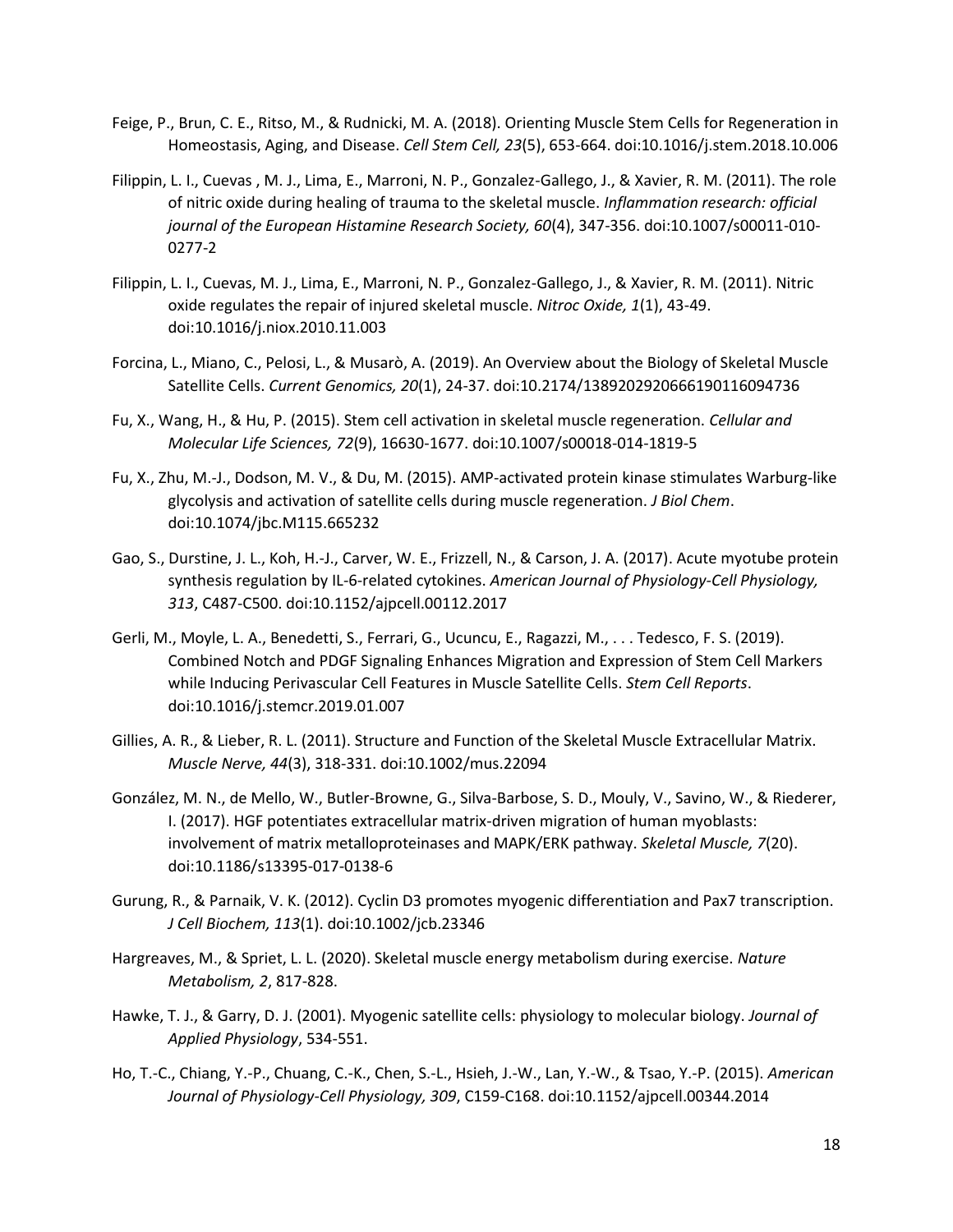- Holle, A. W., & Engler, A. J. (2011). More Than a Feeling: Discovering, Understanding, and Influencing Mechanosensing Pathways. *Current Opinions in Biotechnology, 22*(5), 648-654. doi:10.1016/j.copbio.2011.04.007
- Howard, E. E., Pasiakos, S. M., Blesso, C. N., Fussell, M. A., & Rodriguez, N. R. (2020). Divergent Roles of Inflammation in Skeletal Muscle Recovery From Injury. (N. J. Pillon, Ed.) *Fronteirs in Physiology, 11*(87). doi:10.3389/fphys.2020.00087
- Husmann, I., Soulet, L., Jean, G., Martelly, I., & Barritault, D. (1996). Growth Factors in Skeletal Mucle Regeneration. *Cytokine & Growth Fators Reviews, 7*(3), 249-258.
- Järvinen, T., Järvinen, M., & Kalimo, H. (2013). Regeneration of injured skeletal muscle after the injury. *Muscle, Ligaments and Tendons Journal, 3*(4), 337-345.
- Jones, D. L., & Wagers, A. J. (2008). No place like home: anatomy and function of the stem cell niche. *Nature Reviews. Molecular cell biology, 9*(1), 11-21. doi:10.1038/nrm2319
- Kaneko, N., Kurata, M., Yamamoto, T., Morikawa, S., & Masumoto, J. (2019). The role of interleukin-1 in general pathology. *Inflammation and Regeneration, 39*(12). doi:10.1186/s41232-019-0101-5
- Karalaki, M., Fili, S., Philippou, A., & Koutsilieris, M. (2009). Muscle Regeneration: Cellular and Molceular Events. *in vivo, 23*, 779-796.
- Karalaki, M., Fili, S., Philippou, A., & Koutsilieris, M. (2009). Muscle Regeneration: Cellular and Molecular Events. *in vivo, 23*, 779-796.
- Kjøbsted, R., Hingst, J. R., Fentz, J., Foretz, M., Sanz, M.-N., Pehmøller, C., . . . Lantier, L. (2018). AMPK in skeletal muscle function and metabolism. *The FASEB Journal, 32*(4). doi:10.1096/fj.201700442R
- Klarlund Pedersen, B., Steensberg, A., & Schjerling, P. (2001). Muscle-derived interleukin-6: possible biological effects. *J Physiol., 536*. doi:10.1111/j.1469-7793.2001.0329c.xd
- Kuang, S., Chargé, S. B., Seale, P., Huh, M., & Rudnicki, M. A. (2006). Disctinct roles for Pax7 and Pax3 in adult regenerative myogenesis. *HJ Cell Biol, 172*(1), 103-113. doi:10.1083/jcb.200508001
- Kuang, S., Kuroda, K., Le Grand, F., & Michael, R. A. (2007). Asymmetric Self-Renewal and Commitment of Satellite Stem Cells in Muscle. *Cell, 129*(5), 999-1010. doi:10.1016/j.cell.2007.03.044
- Lilija, K. C., Zhang, N., Magli, A., Gunduz, V., Bowman, C. J., Arpke, R. W., . . . Dynlacht, B. D. (2017). Pax7 remodels the chromatin landscape in skeletal muscle stem cells. *PLoS One, 12*(4). doi:10.1371/journal.pone.0176190
- Lu, H., Huang, D., Saederup, N., Charo, I. F., Ransohoff, R. M., & Zhou, L. (2010). Macrophages recruited via CCR2 produce insulin‐like growth factor‐1 to repair acute skeletal muscle injury. *Federation of American Societies for Experimental Biology, 25*(1), 358-369. doi:10.1096/fj.10-171579
- Mashinchian, O., Pisconti, A., Le Moal, E., & Bentzinger, C. F. (2018). Chapter Two The Muscle Stem Cell Niche in Health and Disease. (D. Sassoon, Ed.) *Current Topics in Developmental Biology, 126*, 23- 65. doi:10.1016/bs.ctdb.2017.08.003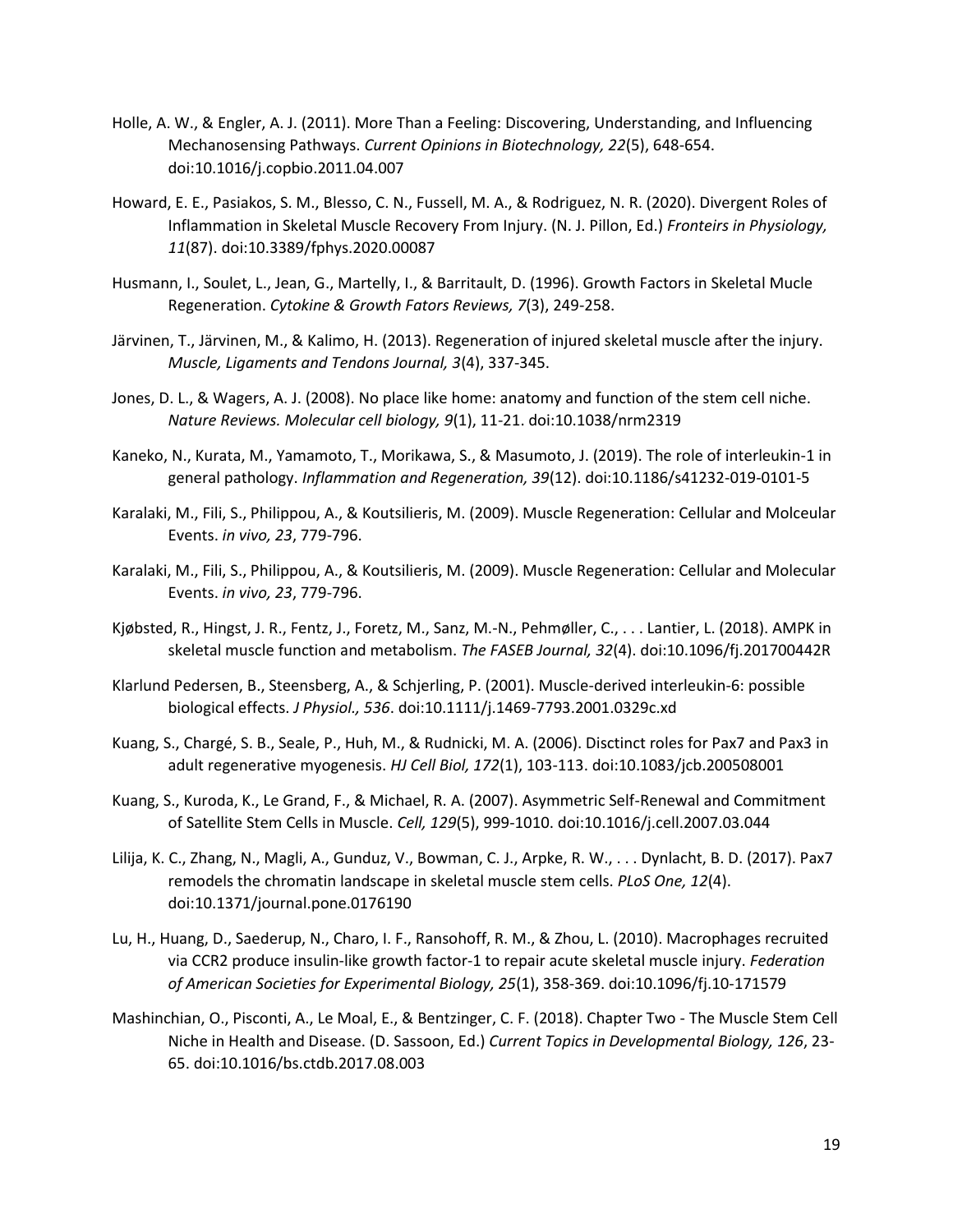- Massenet, J., Gardner, E., Chazaud, B., & Dilworth, F. J. (2021). Epigenetic regulation of satellite cell fate during skeletal muscle regeneration. *Skeletal Muscle, 11*(4). doi:10.1186/s13395-020-00259-w
- Massenet, J., Gardner, E., Chazaud, B., & Dilworth, F. J. (2021). Epigenetic regulation of satellite cell fate during skeletal muscle regeneration. *Skeletal Muscle, 11*(4). doi:10.1186/s13395-020-00259-w
- Meiliana, A., Mustika Dewi, N., & Wijaya, A. (2015). Molecular Regulations and Rejuvination of Muscle Stem (Satellite) Cell Aging. *Indones Biomed J., 7*(2), 73-86. doi:10.18585/inabj.v712.73
- Mounier, R., Théret, M., Arnold, L., Cuvellier, S., Bultol, L., Olga, G., . . . Chazaud, B. (2013). AMPKα1 regulates macrophage skewing at the time of resolution of inflammation during skeletal muscle regeneration. *Cell Metab, 18*(2). doi:10.1016/j.cmet.2013.06.017
- Mourkioti, F., & Rosenthal, N. (2005). IGF-1, inflammation, and stem cells: interactions during muscle regeneration. *Trends in Immunology, 26*(10).
- Murakami, M., & Simons, M. (2008). Fibroblast growth factor regulation of neovascularization. *Current Opinions in Hematology, 15*(3), 215-220. doi:10.1097/MOH.0b013e3282f97d98
- Nakayama, K. H., Alcazar, C., Yang, G., Quarta, M., Paine, P., Doan, L., . . . Huang, N. F. (2018). Rehabilitative exercise and spatially patterned nanofibrillar scaffolds enhance vascularization and innervation following volumetric muscle loss. *npj regenerative medicine, 3*(16). doi:10.1038/s41536-018-0054-3
- Nakayama, K. H., Quarta, M., Paine, P., Alcazar, C., Karakikes, I., Garcia, V., . . . Huang, N. F. (2019). Treatment of volumetric muscle loss in mice using nanofibrillar scaffolds enhances vascular organization and integration. *Communications Biology, 2*(170). doi:10.1038/s42003-019-0416-4
- Narayanan, N., Jia, Z., Ho-Kim, K., Kuang, L., Leangemann, P., Shafer, G., . . . Deng, M. (2021). Biomimetic glycosaminoglycan-based scaffolds improve skeletal muscle regeneration in a Murine volumetric muscle loss model. *Bioactive Material, 6*(4), 1201-1213. doi:10.1016/j.bioactmat.2020.10.012
- Nissar, A. A., Martowirogo, A., & Gilbert, P. M. (2016). Targeting the stem cell niche with regenerative biomaterials. *Current Opinions in Soild State and Materials Science, 20*, 180-192.
- Parker, M. H. (2015). The altered fate of aging satellite cells is determined by signaling and epigenetic changes. *Fronteirs in Genetics*. doi:10.3389/fgene.2015.00059
- Pawlikowski, B., Vogler, T. O., Gadek, K., & Olwin, B. B. (2017). Regulation of skeletal muscle stem cells by fibroblast growth factors. *Developmental Dynamics, 246*(5). doi:10.1002/dvdy.24495
- Pedersen, B. K., & Febbraio, M. A. (2008). Muscle as an Endocrine Organ: Focus on Muscle-Derived Interleukin-6. *Physiological Reviews, 88*(4), 1379-1406. doi:10.1152/physrev.90100.2007
- Quarta, M., Brett, J. O., DiMarco, R., De Morree, A., Boutet, S. C., Chacon, R., . . . Rando, T. A. (2016). A bioengineered niche preserves the quiescence of muscle stem cells and enhances their therapeutic efficacy. *Nat Biotechnol, 34*(7), 752-759. doi:10.1038/nbt.3576
- Quiding-Järbrink, M., Smith, D. A., & Bancroft, G. J. (2001). Production of Matrix Metalloproteinases in Response to Mycobacterial Infection. (S. H. Kaufmann, Ed.) *Infection and Immunity, 69*(9), 5661- 5670. doi:10.1128/IAI.69.9.5661-5670.2001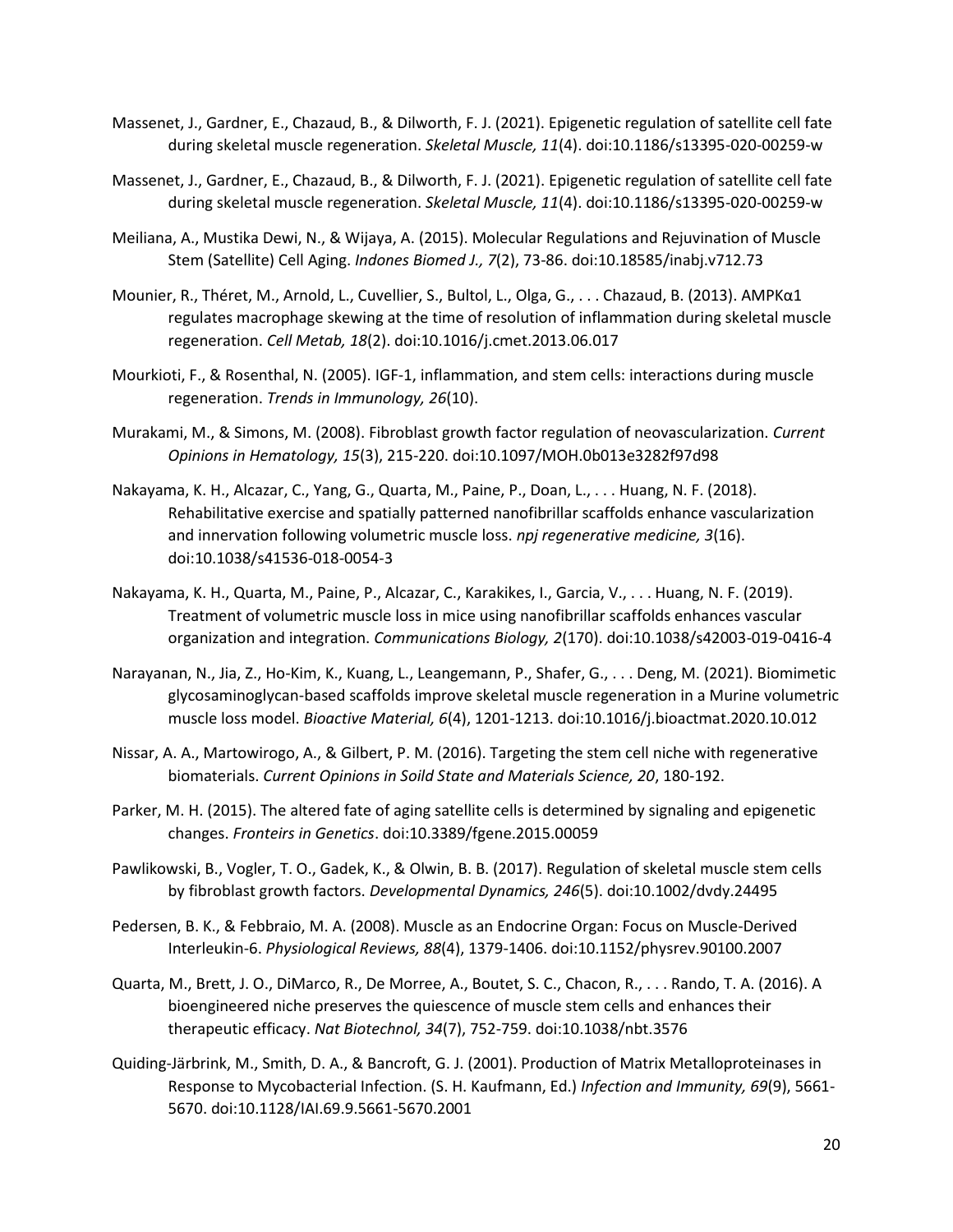- Raingeaud, J., Gupta, S., Rogers, J. S., Dickens, M., Han, J., Ulevitch, R. J., & Davis, R. J. (1995). Proinflammatory cytokines and environmental stress cause p38 mitogen-activated protein kinase activation by dual phosphorylation on tyrosine and threonine. *J Biol Chem, 270*(13). doi:10.1074/jbc.270.13.7420
- Rayagiri, S. S., Ranaldi, D., Raven, A., Azhar, N. F., Lefebvre, O., Zammit, P. S., & Borycki, A.-G. (2018). Basal lamina remodeling at the skeletal muscle stem cell niche mediates stem cell self-renewal. *Nat Commun, 14*(9). doi:10.1038/s41467-018-03425-3
- Rayagiri, S. S., Ranaldi, D., Raven, A., Azhar, N. F., Lefebvre, O., Zammit, P. S., & Borycki, A.-G. (2018). Basal lamina remodeling at the skeletal muscle stem cell niche mediates stem cell self-renewal. *Nature Communications, 9*. doi:10.1038/s41467-018-03425-3
- Relaix, F., Bencze, M., Borok, M. J., Vartanian, A. D., Gattazzo, F., Mademtzoglou, D., . . . Taglietti, V. (2021). Perspectives on skeletal muscle stem cells. *Nat Commun, 12*(692). doi:10.1038/s4147- 020-20760-6
- Relaix, F., Montarras, D., Zaffran, S., Gayraud-Morel, B., Roconcourt, D., Tajbakhsh, S., . . . Buckingham, M. (2006). Pax3 and Pax7 have distinct and overlapping functions in adult muscle progenitor cells. *Journal of Cell Biology, 172*(1), 91-102. doi:10.1083/jcb.200508044
- Said, R. S., Mustafa, A. G., Asfour, H. A., & Shaqoura, E. I. (2017). Myogenic Satellite Cells: Biological Milieu and Possible CLinical Applications. *Pak J Biol Sci, 20*(1), 1-11. doi:0.3923/pjbs.2017.1.11
- Saini, J., Faroni, A., Reid, A. J., Mouly, V., Butler-Browne, G., Lightfoot, A. P., . . . Al-Shanti, N. (2021). Cross‐talk between motor neurons and myotubes via endogenously secreted neural and muscular growth factors. *Physiological Reports, 9*(8). doi:10.14814/phy2.14791
- Schmidt, M., Schüler, S. C., Hüttner, S. S., von Eyss, B., & von Maltzahn, J. (2019). Adult stem cells at work: regenerating skeletal muscle. *Cellular and Molecular Life Sciences, 79*, 2559-2570. doi:10.1007/s00018-019-03093-6
- Segalés, J., Perdiguero, E., & Muñoz-Cánoves, P. (2016). Regulation of Muscle Stem Cell Functions: A Focus on the p38 MAPK Signalling Pathway. *Front. Cell Dev. Biol.* doi:10.3389/fcell.2016.00091
- Serrano, A. L., Baeza-Raja, B., Perdoguero, E., Jardí, M., & Muñoz-Cánoves, P. (2008). Interleukin-6 Is an Essential Regulator of Satellite Cell-Mediated Skeletal Muscle Hypertrophy. *Cell Metabolism, 7*(1), 33-44. doi:doi.org/10.1016/j.cmet.2007.11.011
- Shaulian, E., & Karin, M. (2001). AP-1 in cell proliferation and survival. *Oncogene, 20*, 2390-2400. doi:10.1038/sj.onc.1204383
- Shea, K. L., Xiang, W., LaPorta, V. S., Licht, J. D., Keller, C., Basson, M. A., & Brack, A. S. (2010). Sprouty 1 Regulates Reversible Quiescence of a Self-Renewing Adult Muscle Stem Cell Pool during Regeneration. *Cell Stem Cell*. doi:10.1016/j.stem.2009.12.015
- Smith, L. R., Kok, H. J., Zhang, B., Chung, D., Spradlin, R. A., Rakoczy, K. D., . . . Barton, E. R. (2020). Matrix Metalloproteinase 13 from Satellite Cells is Required for Efficient Muscle Growth and Regeneration. *International Journal of Experimental Cellular Physiology, Biochemistry and Pharmacology*. doi:10.33594/000000223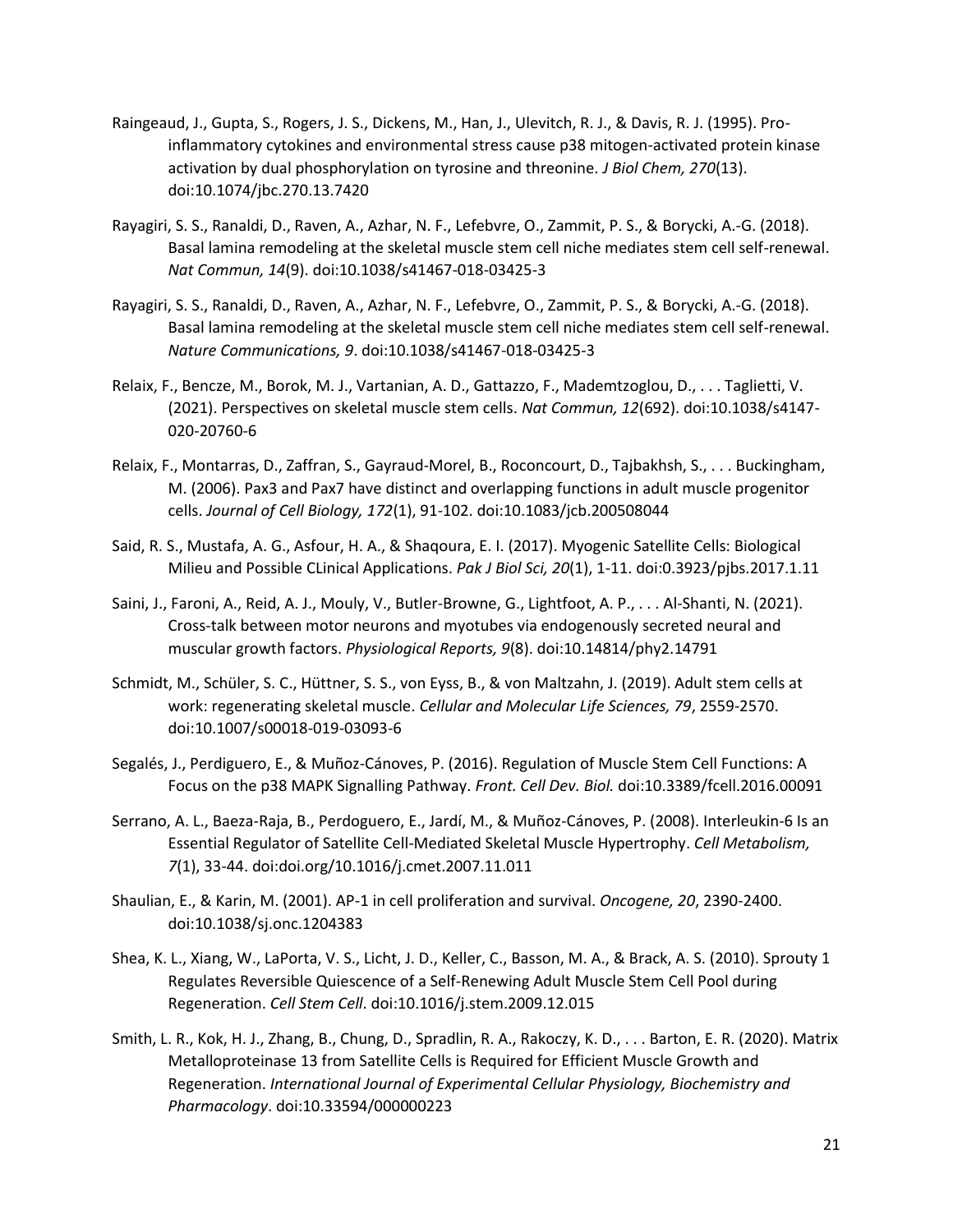- Snijders, T., Nederveen, J. P., McKay, B. R., Joanisse, S., Verdijk, L. B., van Loon, L. J., & Parise, G. (2015). Satellite cells in human skeletal muscle plasticity. *Frontiers in Physiology, 6*. doi:10.3389/fphys.2015.00283
- Stantzou, A., Schirwis, E., Swist, S., Alonso-Martin, S., Polydorou, I., Zarrouki, F., . . . Amthor, H. (2017). BMP signaling regulates satellite cell-dependent postnatal muscle. *Development, 144*(15), 2737- 2747. doi:10.1242/dev.144089
- Sugg, K. B., Korn, M. A., Sarver, D. C., Markworth, J. F., & Menidas, C. L. (2017). Inhibition of plateletderived growth factor signaling prevents muscle fiber growth during skeletal muscle hypertrophy. *Federation of European Biochemical Societies Letters, 591*(5), 801-809. doi:10.1002/1873-3468.12571
- Theret, M., Gsaier, L., Schaffer, B., Juban, G., Ben Larbi, S., Weiss-Gayet, M., . . . Mounier, R. (2017). AMPKα1-LDH pathway regulates muscle stem cell self-renewal by controlling metabolic homeostasis. *EMBO*, 1946-1962. doi:10.15252/embj.201695273
- Thomas, K., Engler, A. J., & Meyer, G. A. (2015). EXTRACELLULAR MATRIX REGULATION IN THE MUSCLE SATELLITE CELL NICHE. *Connect Tissue Res, 56*(1), 1-8. doi:10.3109/03008207.2014.947369
- Thompson, D. M. (2018). The Role of AMPK in the Regulation of Skeletal Muscle Size, Hypertrophy, and Regeneration. *Int J Mol Sci*. doi:10.3390/ijms19103125
- Thorrez, L., DiSano, K., Shansky, J., & Vandenburgh, H. (2018). Engineering of Human Skeletal Muscle With an Autologous Deposited Extracellular Matrix. *Fronteirs in Physiology, 9*(1076). doi:10.3389/fphys.2018.01076
- Tidball, J. G. (2005). Inflammatory processes in muscle injury and repair. *Am J Physiol Regul Integr Comp Physiol., 288*(2). doi:10.1152/ajpregu.00454.2004
- Tidball, J. G., & Villalta, S. A. (2010). Regulatory interactions between muscle and the immune system during muscle regeneration. *American journal of physiology. Regulatory, integrative, integrative, and comparative physiology, 298*(5). doi:10.1152/ajpregu.00735.2009
- Tilkorn, D. J., Bedogni, M. D., Keramidaris, E., Han, X., Palmer, J. A., Dingle, A. M., . . . Mitchell, G. M. (2010). Implanted Myoblast Survival Is Dependent on the Degree of Vascularization in a Novel Delayed Implantation/Prevascularization Tissue Engineering Model. *Tissue Engineering, 16*(1). doi:10.1089/ten.tea.2009.0075
- Tsuchiya, Y., Kitajima, Y., Masumoto, H., & Ono, Y. (2020). Damaged Myofiber-Derived Metabolic Enzymes Act as Activators of Muscle Satellite Cells. *Stem Cell Reports, 15*(4), 926-940. doi:10.1016/j.stemcr.2020.08.002
- Tuzlakoglu, K., & Reis, R. L. (2009). Biodegradable Polymeric Fiber Structures in Tissue Engineering. *Tissue Engineering, 15*(1). doi:10.1089/ten.teb.2008.0016
- Witt, R., Weigand, A., Boos, A. M., Cai, A., Dippold, D., Boccaccini, A. R., . . . Beier, J. P. (2017). Mesenchymal stem cells and myoblast. *BMC Cell Biology, 18*(15). doi: 10.1186/s12860-017- 0131-2